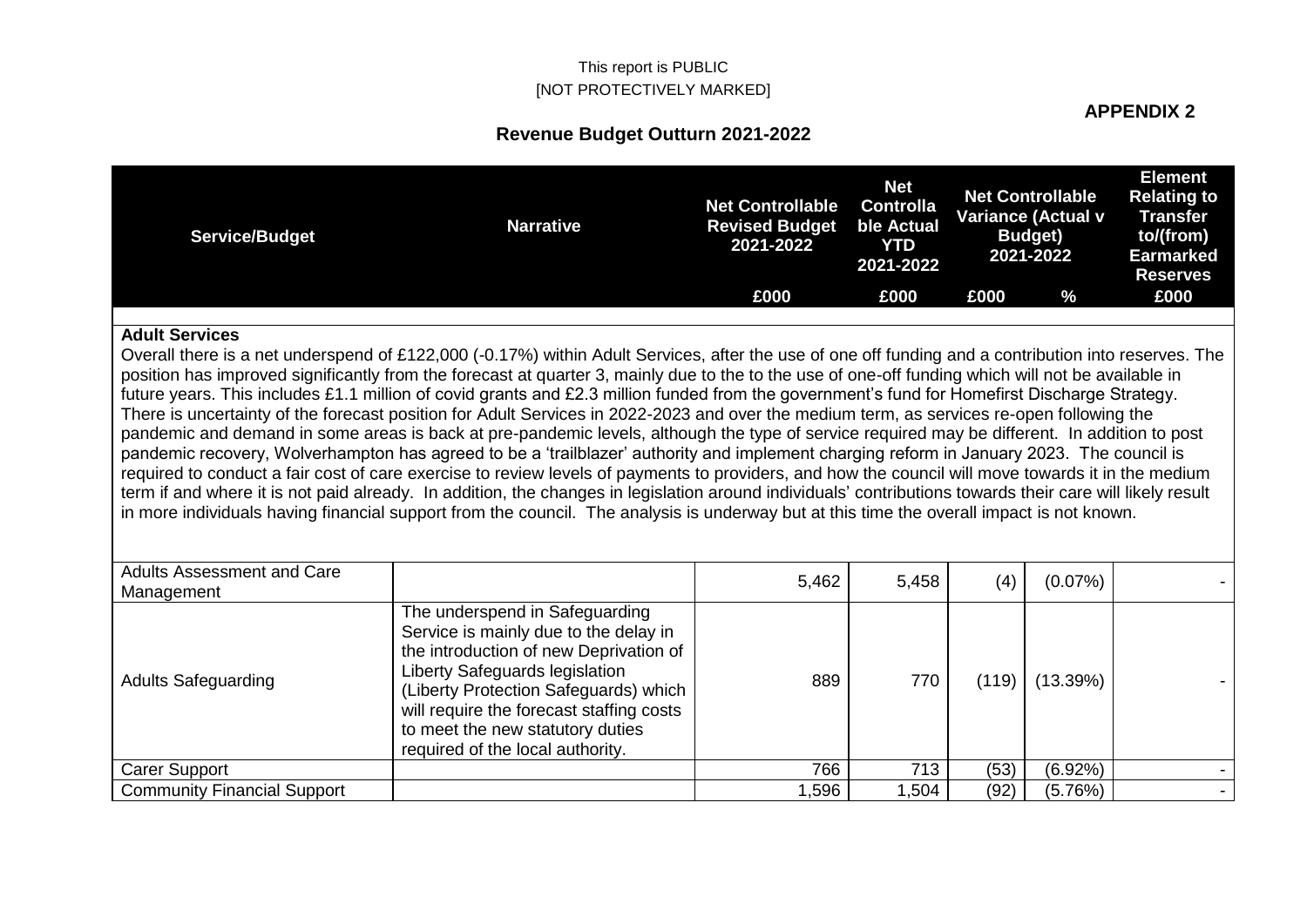# **Revenue Budget Outturn 2021-2022**

**APPENDIX 2**

| <b>Service/Budget</b>                                       | <b>Narrative</b>                                                                                                                                                                                                                     | <b>Net Controllable</b><br><b>Revised Budget</b><br>2021-2022 | <b>Net</b><br><b>Controlla</b><br>ble Actual<br><b>YTD</b><br>2021-2022 |       | <b>Net Controllable</b><br><b>Variance (Actual v</b><br><b>Budget</b> )<br>2021-2022 | <b>Element</b><br><b>Relating to</b><br><b>Transfer</b><br>to/(from)<br><b>Earmarked</b><br><b>Reserves</b> |
|-------------------------------------------------------------|--------------------------------------------------------------------------------------------------------------------------------------------------------------------------------------------------------------------------------------|---------------------------------------------------------------|-------------------------------------------------------------------------|-------|--------------------------------------------------------------------------------------|-------------------------------------------------------------------------------------------------------------|
|                                                             |                                                                                                                                                                                                                                      | £000                                                          | £000                                                                    | £000  | %                                                                                    | £000                                                                                                        |
| <b>Community Support</b>                                    |                                                                                                                                                                                                                                      | 141                                                           | 139                                                                     | (2)   | (1.42%)                                                                              |                                                                                                             |
| Director of Adults services and<br><b>Additional Monies</b> |                                                                                                                                                                                                                                      | (7, 310)                                                      | (7, 310)                                                                |       |                                                                                      | (138)                                                                                                       |
| <b>Independent Living Service</b>                           | The underspend is due to reduced<br>charges from Wolverhampton<br>Homes.                                                                                                                                                             | 1,865                                                         | 1,583                                                                   | (282) | (15.12%)                                                                             |                                                                                                             |
| <b>Learning Disabilities Care</b><br>Purchasing             | The overspend is due to additional<br>demand for care packages, this is a<br>significant reduction from the<br>overspend in 2020-2021 which was<br>£1.4 million.                                                                     | 24,714                                                        | 24,994                                                                  | 280   | 1.13%                                                                                |                                                                                                             |
| Learning Disability Provider                                | There has been a contribution to<br><b>Adults Social Care Reserve for</b><br>Growth and Demand Pressures from<br>underspend because of one off<br>grants within in this service, to<br>support potential pressures going<br>forward. | 5,088                                                         | 5,019                                                                   | (69)  | (1.36%)                                                                              | 620                                                                                                         |
| Mental Health Assessment & Care<br>Management               | The overspend is due to additional<br>demand for care packages.                                                                                                                                                                      | 6,551                                                         | 6,945                                                                   | 394   | 6.01%                                                                                |                                                                                                             |
| <b>Older People Care Purchasing</b>                         | There has been a contribution to<br><b>Adults Social Care Reserve for</b><br>Growth and Demand Pressures from<br>underspend because of one off                                                                                       | 21,836                                                        | 21,836                                                                  |       |                                                                                      | 268                                                                                                         |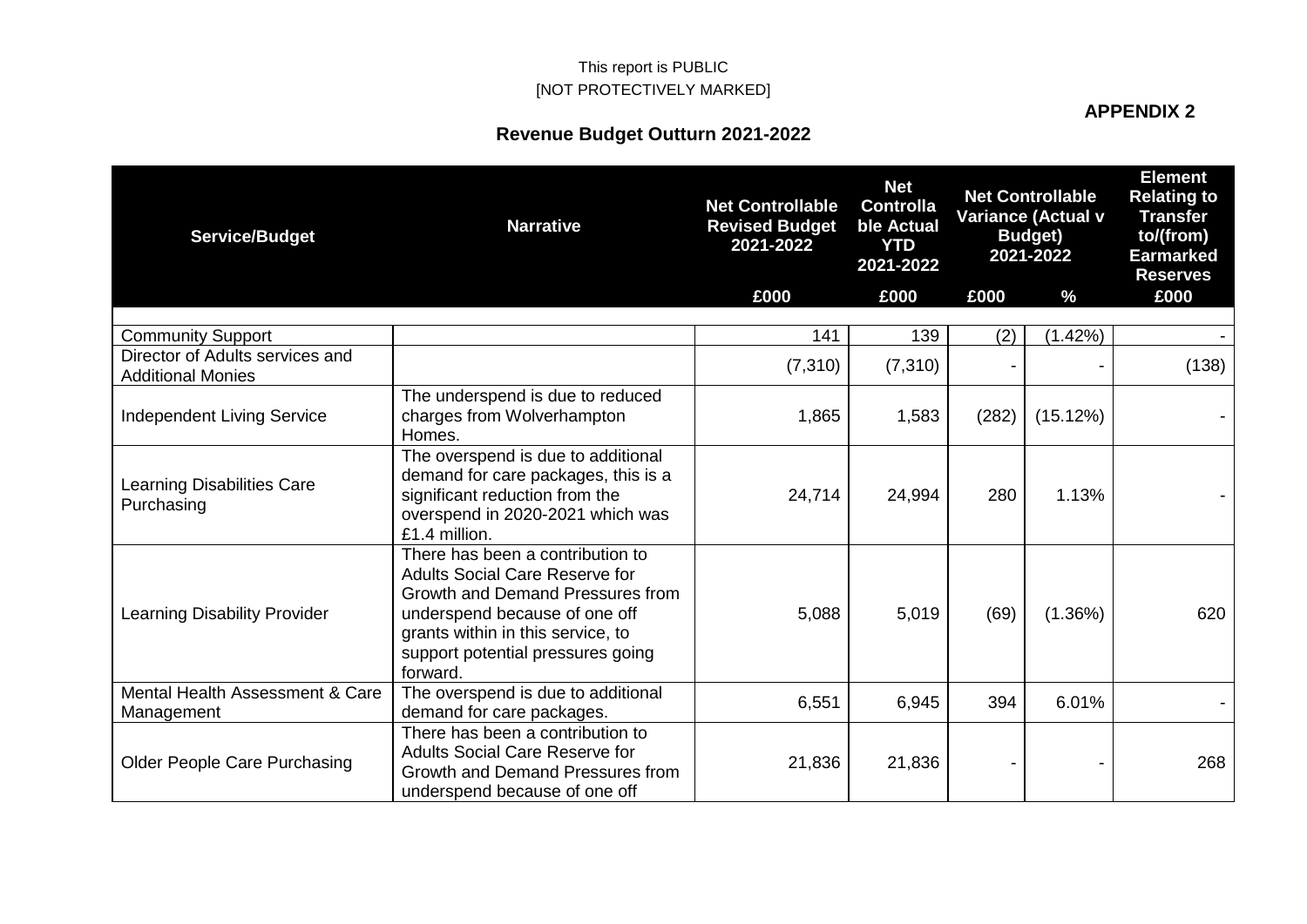# **Revenue Budget Outturn 2021-2022**

| <b>Service/Budget</b>                           | <b>Narrative</b>                                                                                                                                                                                                                                                          | <b>Net Controllable</b><br><b>Revised Budget</b><br>2021-2022 | <b>Net</b><br><b>Controlla</b><br>ble Actual<br><b>YTD</b><br>2021-2022 |       | <b>Net Controllable</b><br><b>Variance (Actual v</b><br><b>Budget</b> )<br>2021-2022 | <b>Element</b><br><b>Relating to</b><br><b>Transfer</b><br>to/(from)<br><b>Earmarked</b><br><b>Reserves</b> |
|-------------------------------------------------|---------------------------------------------------------------------------------------------------------------------------------------------------------------------------------------------------------------------------------------------------------------------------|---------------------------------------------------------------|-------------------------------------------------------------------------|-------|--------------------------------------------------------------------------------------|-------------------------------------------------------------------------------------------------------------|
|                                                 |                                                                                                                                                                                                                                                                           | £000                                                          | £000                                                                    | £000  | %                                                                                    | £000                                                                                                        |
| <b>Older People Provider Services</b>           | grants within in this service, to<br>support potential pressures going<br>forward.<br>There has been a contribution to<br><b>Adults Social Care Reserve for</b><br>Growth and Demand Pressures from<br>underspend because of one off<br>grants within in this service, to | 3,608                                                         | 3,608                                                                   |       |                                                                                      | 112                                                                                                         |
|                                                 | support potential pressures going<br>forward.                                                                                                                                                                                                                             |                                                               |                                                                         |       |                                                                                      |                                                                                                             |
| <b>Physical Disabilities Care</b><br>Purchasing |                                                                                                                                                                                                                                                                           | 5,089                                                         | 5,111                                                                   | 22    | 0.43%                                                                                |                                                                                                             |
| <b>Strategic Commissioning - Adults</b>         | An underspend across strategic<br>commissioning pending redesign.                                                                                                                                                                                                         | 1,444                                                         | 1,247                                                                   | (197) | (13.61%)                                                                             |                                                                                                             |
| <b>Total Adult Services</b>                     |                                                                                                                                                                                                                                                                           | 71,739                                                        | 71,617                                                                  | (122) | (0.17%)                                                                              | 862                                                                                                         |

**APPENDIX 2**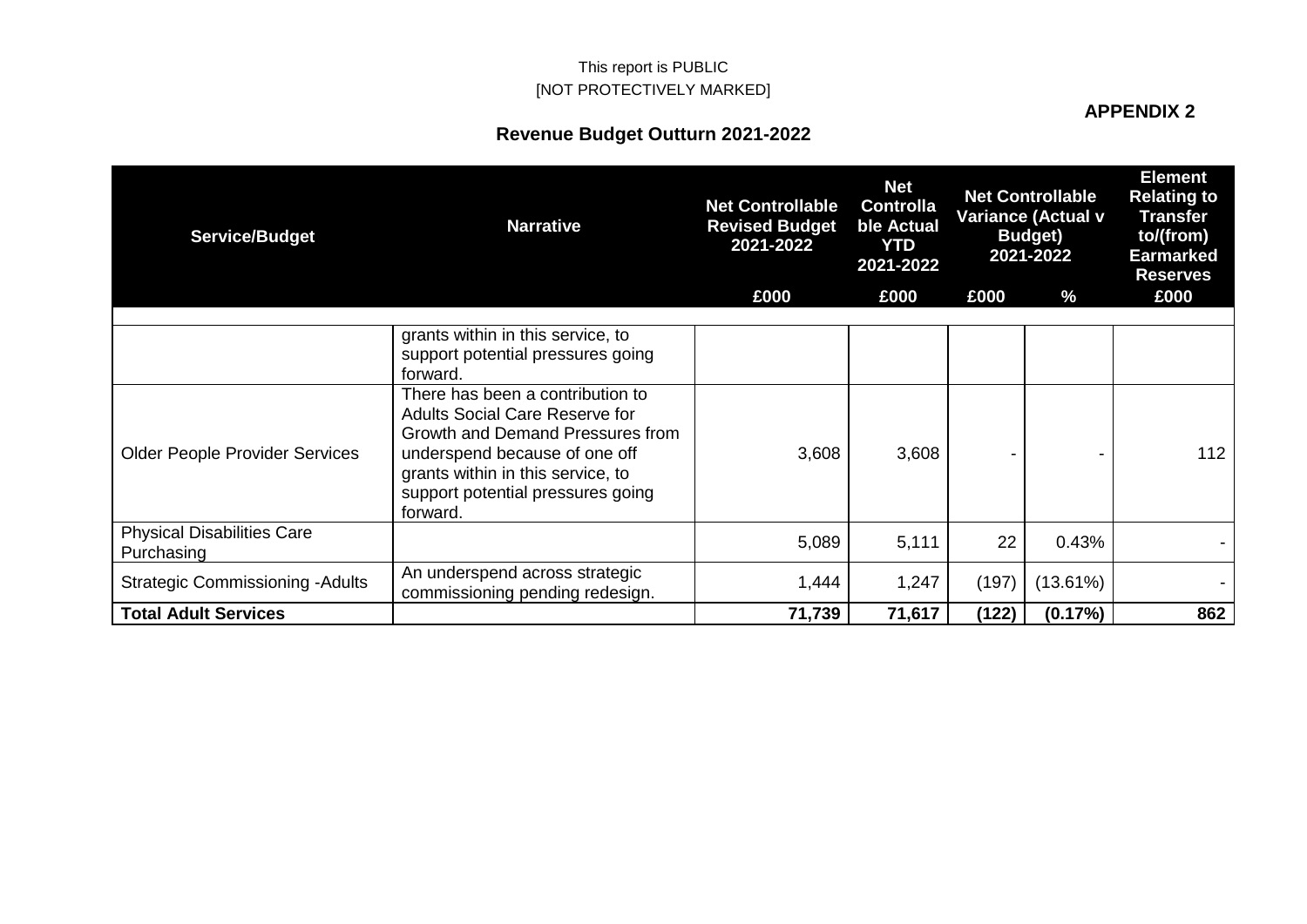### **APPENDIX 2**

| <b>Service/Budget</b>                          | <b>Narrative</b>                                                                                                                                                                                                                                                                                                                                                                                                                                                                                                                                                                                                                                                                               | <b>Net</b><br><b>Controlla</b><br>ble<br><b>Revised</b><br><b>Budget</b><br>2021-2022 | <b>Net</b><br><b>Controlla</b><br>ble Actual<br><b>YTD</b><br>2021-2022 |         | <b>Net Controllable</b><br>Variance (Actual v<br><b>Budget</b> )<br>2021-2022 | <b>Element</b><br><b>Relating to</b><br><b>Transfer</b><br>to/(from)<br><b>Earmarked</b><br><b>Reserves</b> |
|------------------------------------------------|------------------------------------------------------------------------------------------------------------------------------------------------------------------------------------------------------------------------------------------------------------------------------------------------------------------------------------------------------------------------------------------------------------------------------------------------------------------------------------------------------------------------------------------------------------------------------------------------------------------------------------------------------------------------------------------------|---------------------------------------------------------------------------------------|-------------------------------------------------------------------------|---------|-------------------------------------------------------------------------------|-------------------------------------------------------------------------------------------------------------|
|                                                |                                                                                                                                                                                                                                                                                                                                                                                                                                                                                                                                                                                                                                                                                                | £000                                                                                  | £000                                                                    | £000    | $\%$                                                                          | £000                                                                                                        |
| <b>Children's Services and Education</b>       |                                                                                                                                                                                                                                                                                                                                                                                                                                                                                                                                                                                                                                                                                                |                                                                                       |                                                                         |         |                                                                               |                                                                                                             |
| increased strength and resilience in families. | Overall there is a net underspend of £2.9 million (-5.5%) within Children's Services and Education, due to strong financial management and<br>transformative projects and programmes which have achieved significant and positive changes for children and young people living<br>and learning in Wolverhampton. Through the transforming children's service programme we offer a robust approach to managing<br>demand across the children's social care system. This has resulted in a decrease in the number of children requiring statutory<br>services. Our restorative approach to practice, enables us to work with families to offer the right support at the right time, resulting in |                                                                                       |                                                                         |         |                                                                               |                                                                                                             |
| Children & Young People In Care                | The underspend against placements budget<br>has continued to improve as a result of the<br>robust oversight and management of<br>demand across the service.                                                                                                                                                                                                                                                                                                                                                                                                                                                                                                                                    | 31,308                                                                                | 30,094                                                                  | (1,214) | (3.88%)                                                                       |                                                                                                             |
| Director of Children's Services                | The underspend is related to budgets for<br>contracts in previous years that were no<br>longer required, and these budgets have<br>been reallocated in 2022-2023.                                                                                                                                                                                                                                                                                                                                                                                                                                                                                                                              | 729                                                                                   | 531                                                                     | (198)   | (27.16%)                                                                      |                                                                                                             |
| Head of Children's Improvement                 | Due to the availability of other funding<br>sources, the budget was for #YES project<br>was not utilised in full in 2021-2022, so this<br>has been transferred to the earmarked<br>reserve to cover expenditure in future years.                                                                                                                                                                                                                                                                                                                                                                                                                                                               | 2,002                                                                                 | 1,980                                                                   | (22)    | $(1.10\%)$                                                                    | 148                                                                                                         |
| Headstart                                      |                                                                                                                                                                                                                                                                                                                                                                                                                                                                                                                                                                                                                                                                                                |                                                                                       |                                                                         |         |                                                                               |                                                                                                             |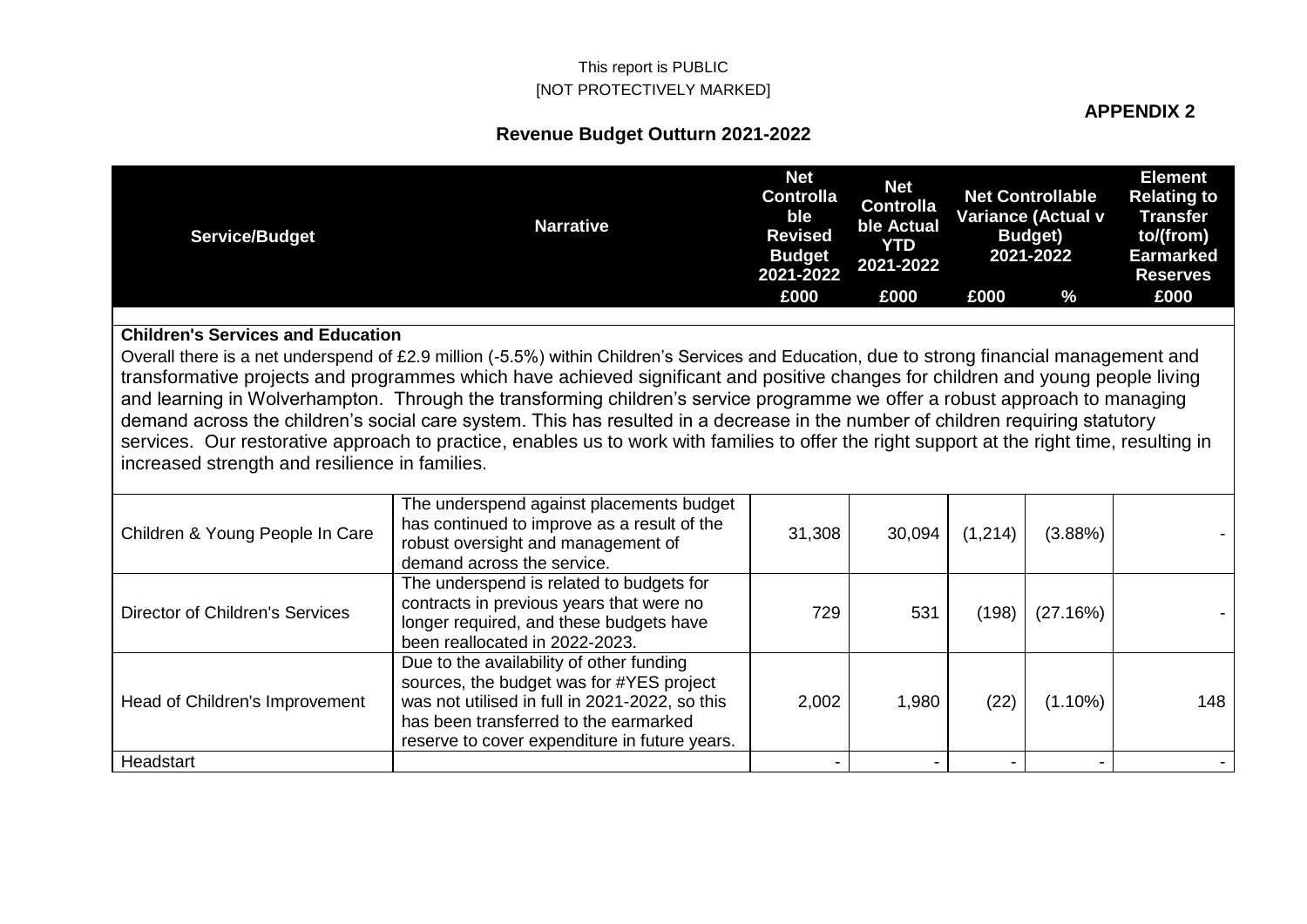# **APPENDIX 2**

| <b>Service/Budget</b>                         | <b>Narrative</b>                                                                                                                                                                                                                                                                                                                                                                                                           | <b>Net</b><br><b>Controlla</b><br>ble<br><b>Revised</b><br><b>Budget</b><br>2021-2022 | <b>Net</b><br><b>Controlla</b><br>ble Actual<br><b>YTD</b><br>2021-2022 |                | <b>Net Controllable</b><br>Variance (Actual v<br><b>Budget</b> )<br>2021-2022 | <b>Element</b><br><b>Relating to</b><br><b>Transfer</b><br>to/(from)<br><b>Earmarked</b><br><b>Reserves</b> |
|-----------------------------------------------|----------------------------------------------------------------------------------------------------------------------------------------------------------------------------------------------------------------------------------------------------------------------------------------------------------------------------------------------------------------------------------------------------------------------------|---------------------------------------------------------------------------------------|-------------------------------------------------------------------------|----------------|-------------------------------------------------------------------------------|-------------------------------------------------------------------------------------------------------------|
|                                               |                                                                                                                                                                                                                                                                                                                                                                                                                            | £000                                                                                  | £000                                                                    | £000           | $\frac{0}{0}$                                                                 | £000                                                                                                        |
| <b>Regional Adoption Agency</b><br>Consortium |                                                                                                                                                                                                                                                                                                                                                                                                                            |                                                                                       |                                                                         |                |                                                                               | 264                                                                                                         |
| Safeguarding                                  |                                                                                                                                                                                                                                                                                                                                                                                                                            | 705                                                                                   | 624                                                                     | (81)           | (11.49%)                                                                      | (14)                                                                                                        |
| <b>Specialist Support</b>                     | Due to underspend across the directorate,<br>the service has not drawn down grant<br>funding as planned in the budget, allowing<br>this grant funding to be used to fund<br>Children's services expenditure in future<br>years.                                                                                                                                                                                            | 3,750                                                                                 | 4,101                                                                   | 351            | 9.36%                                                                         |                                                                                                             |
| <b>Strengthening Families</b>                 | The underspend is due to one-off in-year<br>staffing vacancies, partially offset by agency<br>costs. A Peripetetic Team was approved in<br>December 2021 to negate the difficulties in<br>Social Work recruitment and retention and<br>short term staffing vacancies. Recruitment<br>to this team is progressing and it will be<br>funded from underspends. This is part of a<br>wider Recruitment and Retention strategy. | 10,110                                                                                | 8,972                                                                   | (1, 138)       | (11.26%)                                                                      |                                                                                                             |
| Youth Offending                               | The underspend relates mainly to in-year<br>staffing vacancies.                                                                                                                                                                                                                                                                                                                                                            | 1,171                                                                                 | 963                                                                     | (208)          | (17.76%)                                                                      |                                                                                                             |
| <b>Central Education</b>                      |                                                                                                                                                                                                                                                                                                                                                                                                                            | (1, 174)                                                                              | (1, 174)                                                                |                |                                                                               | (53)                                                                                                        |
| Director of Education                         |                                                                                                                                                                                                                                                                                                                                                                                                                            | 122                                                                                   | 127                                                                     | 5              | 4.10%                                                                         |                                                                                                             |
| <b>Early Years</b>                            |                                                                                                                                                                                                                                                                                                                                                                                                                            | 305                                                                                   | 312                                                                     | $\overline{7}$ | 2.30%                                                                         |                                                                                                             |
| <b>Educational Excellence</b>                 |                                                                                                                                                                                                                                                                                                                                                                                                                            | 801                                                                                   | 741                                                                     | (60)           | (7.49%)                                                                       |                                                                                                             |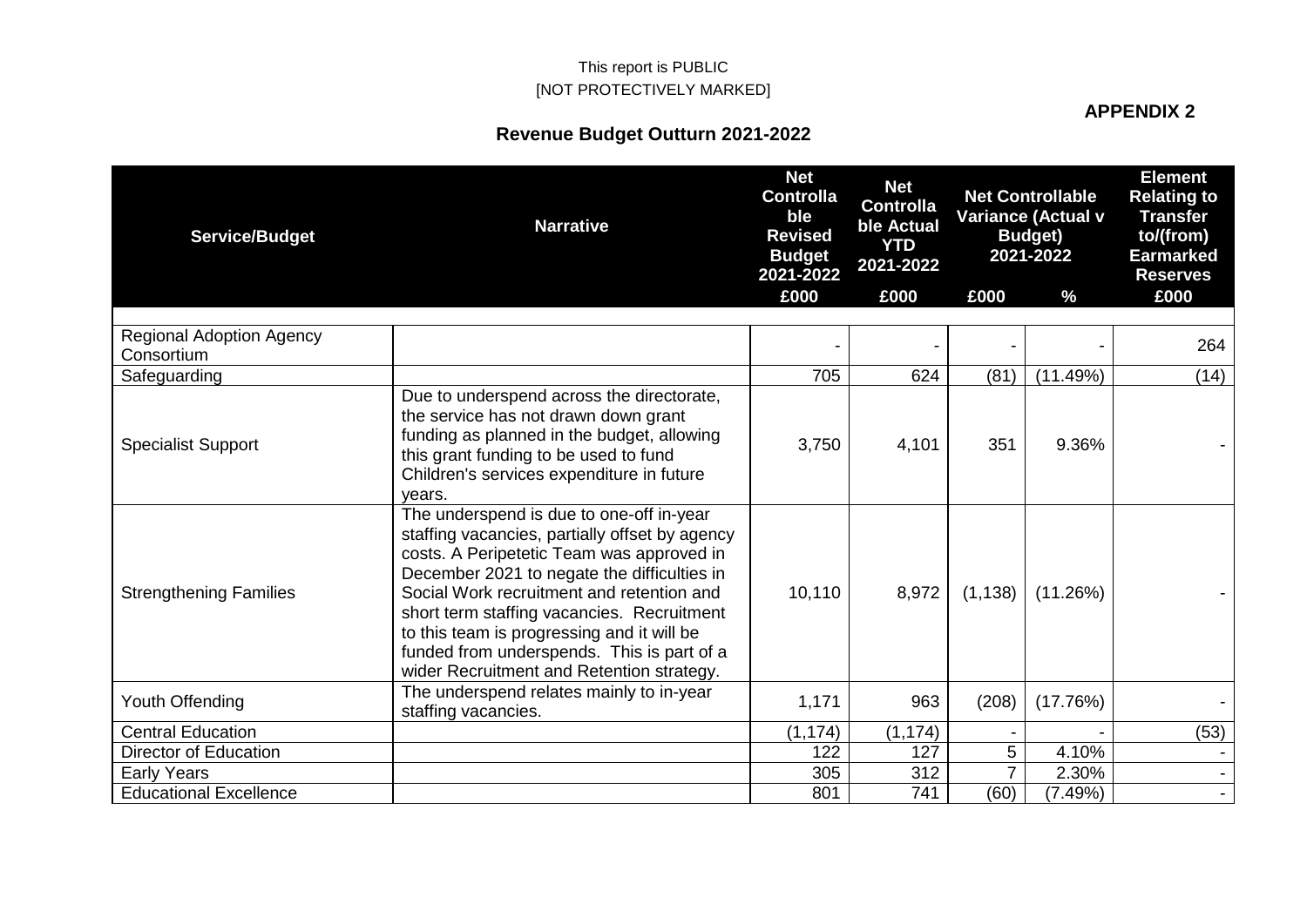#### **APPENDIX 2**

| <b>Service/Budget</b>                                    | <b>Narrative</b>                                                                                                                 | <b>Net</b><br><b>Controlla</b><br>ble<br><b>Revised</b><br><b>Budget</b><br>2021-2022 | <b>Net</b><br><b>Controlla</b><br>ble Actual<br><b>YTD</b><br>2021-2022 |         | <b>Net Controllable</b><br><b>Variance (Actual v</b><br><b>Budget</b> )<br>2021-2022 | <b>Element</b><br><b>Relating to</b><br><b>Transfer</b><br>to/(from)<br><b>Earmarked</b><br><b>Reserves</b> |
|----------------------------------------------------------|----------------------------------------------------------------------------------------------------------------------------------|---------------------------------------------------------------------------------------|-------------------------------------------------------------------------|---------|--------------------------------------------------------------------------------------|-------------------------------------------------------------------------------------------------------------|
|                                                          |                                                                                                                                  | £000                                                                                  | £000                                                                    | £000    | %                                                                                    | £000                                                                                                        |
| <b>School Business and Support</b><br>Services           | There has been a contribution to reserves to<br>allow in year efficiencies on PFI contracts to<br>cover future year expenditure. | 433                                                                                   | 369                                                                     | (64)    | (14.78%)                                                                             | 886                                                                                                         |
| <b>Schools</b>                                           | There has been an increase in School's<br>reserves to ensure funding is ringfenced for<br>expenditure in future schools.         |                                                                                       |                                                                         |         |                                                                                      | 2,413                                                                                                       |
| <b>Inclusion Support</b>                                 |                                                                                                                                  | 1,082                                                                                 | 1,080                                                                   | (2)     | (0.18%)                                                                              |                                                                                                             |
| <b>Special Educational Needs</b>                         |                                                                                                                                  | (356)                                                                                 | (419)                                                                   | (63)    | 17.70%                                                                               |                                                                                                             |
| Strategic Commissioning -<br><b>Childrens</b>            | An underspend across strategic<br>commissioning pending redesign.                                                                | 1,444                                                                                 | 1,247                                                                   | (197)   | (13.61%)                                                                             |                                                                                                             |
| <b>Total Children's Services and</b><br><b>Education</b> |                                                                                                                                  | 52,432                                                                                | 49,548                                                                  | (2,884) | $(5.50\%)$                                                                           | 3,644                                                                                                       |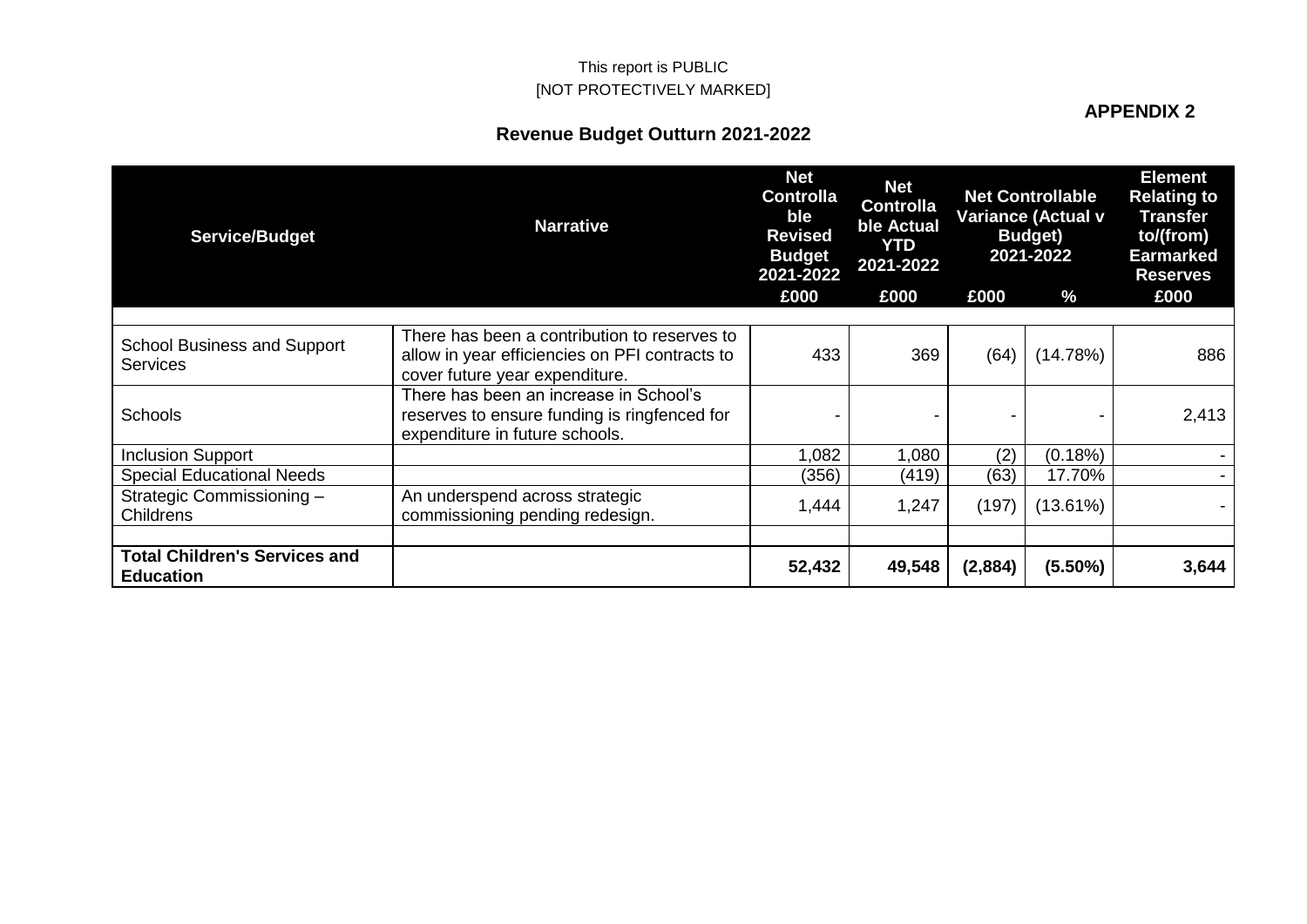**APPENDIX 2**

### **Revenue Budget Outturn 2021-2022**

| <b>Service/Budget</b> | <b>Narrative</b> | <b>Net</b><br><b>Controlla</b><br><b>ble</b><br><b>Revised</b><br><b>Budget</b><br>2021-2022 | <b>Net</b><br><b>Controlla</b><br>ble Actual<br>YTD<br>2021-2022 | Net Controllable | Variance (Actual v<br><b>Budget</b> )<br>2021-2022 | <b>Element</b><br><b>Relating to</b><br><b>Transfer</b><br>to/(from)<br><b>Earmarked</b><br><b>Reserves</b> |
|-----------------------|------------------|----------------------------------------------------------------------------------------------|------------------------------------------------------------------|------------------|----------------------------------------------------|-------------------------------------------------------------------------------------------------------------|
|                       |                  | £000                                                                                         | £000                                                             | £000             | $\%$                                               | £000                                                                                                        |

#### **Public Health & Wellbeing**

Overall there is a net underspend of £231,000 (-4.29%) within Public Health and Wellbeing, mainly relating to staffing vacancies within local economy and use of one-off grants within Community Safety & Community Cohesion. However, it should be noted that the income received for WV Active significantly reduced due to the pandemic. Following the compulsory closures of the leisure centres, in line with government guidelines, memberships dropped from over 10,000 members in February 2020 to their lowest of 5,300 in December 2020. However, during the final quarter of 2021-2022 (January – March), WV Active membership moved over the milestone mark of 9,114. Plans and targets are in place to ensure that WV Active returns to 10,000 live members by the summer of 2022. In addition, the overall income has also been impacted by the second largest income stream for the service which is related to swimming lessons. In the final quarter of 2021-2022, there has been a shortage of swimming teachers to deliver lessons, this is a national issue, and the service is looking to Swim England to support the local solutions. This shortage along with maternity leave and sickness within the services, has meant that lessons on some days and at certain sites have had to be paused – this has impacted on renewals and new joiners to the programme. Income losses as a result of the pandemic have been funded from one-off grants during 2021-2022.

| <b>Business Continuity &amp; Emergency</b><br>Planning |                                                                                                                | 8   |     | (8)   | (100.00<br>$%$ ) |  |
|--------------------------------------------------------|----------------------------------------------------------------------------------------------------------------|-----|-----|-------|------------------|--|
| Commissioning                                          |                                                                                                                |     |     |       |                  |  |
| <b>Community Safety &amp; Community</b><br>Cohesion    | An underspend due to additional one-off<br>grant funding for staff reallocated to covid<br>related activities. | 697 | 546 | (151) | (21.66%)         |  |
| <b>Healthier Places Service</b>                        |                                                                                                                |     |     |       |                  |  |
| <b>Healthy Ageing</b>                                  |                                                                                                                |     |     |       |                  |  |
| <b>Healthy Life Expectancy</b>                         |                                                                                                                |     |     |       |                  |  |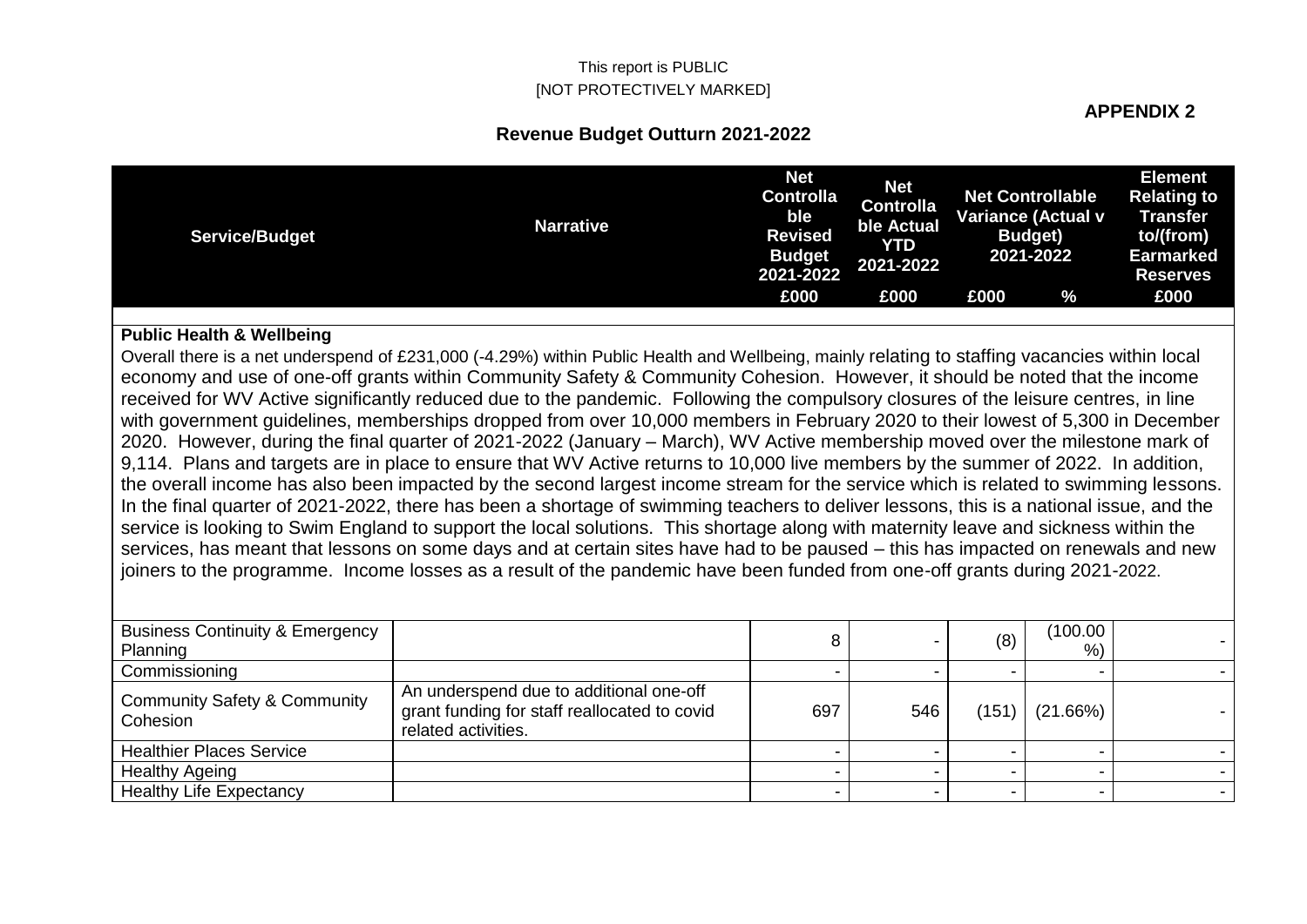# **APPENDIX 2**

| <b>Service/Budget</b>                       | <b>Narrative</b>                                                                                                                                                                                                                                                                                                                                                                                                                                                                               | <b>Net</b><br><b>Controlla</b><br>ble<br><b>Revised</b><br><b>Budget</b><br>2021-2022 | <b>Net</b><br><b>Controlla</b><br>ble Actual<br><b>YTD</b><br>2021-2022 |       | <b>Net Controllable</b><br><b>Variance (Actual v</b><br><b>Budget</b> )<br>2021-2022 | <b>Element</b><br><b>Relating to</b><br><b>Transfer</b><br>to/(from)<br><b>Earmarked</b><br><b>Reserves</b> |
|---------------------------------------------|------------------------------------------------------------------------------------------------------------------------------------------------------------------------------------------------------------------------------------------------------------------------------------------------------------------------------------------------------------------------------------------------------------------------------------------------------------------------------------------------|---------------------------------------------------------------------------------------|-------------------------------------------------------------------------|-------|--------------------------------------------------------------------------------------|-------------------------------------------------------------------------------------------------------------|
|                                             |                                                                                                                                                                                                                                                                                                                                                                                                                                                                                                | £000                                                                                  | £000                                                                    | £000  | $\frac{9}{6}$                                                                        | £000                                                                                                        |
| eisure Services                             |                                                                                                                                                                                                                                                                                                                                                                                                                                                                                                | 1,354                                                                                 | 1,354                                                                   |       |                                                                                      |                                                                                                             |
| <b>Public Health Business</b><br>Management | The Public Health grant is a ringfenced grant<br>and any underspends need to be transferred<br>into an earmarked reserve. The underspend<br>has resulted from reduced activity across<br>contracts and projects during the pandemic,<br>in addition to reprioritising of Public Health<br>staff in the council's response to Covid-19.<br>The reserve will be utilised to fund one-off<br>public health initiatives, including improving<br>health through improved private sector<br>housing. |                                                                                       |                                                                         |       |                                                                                      | 3,824                                                                                                       |
| <b>Starting and Developing Well</b>         |                                                                                                                                                                                                                                                                                                                                                                                                                                                                                                |                                                                                       |                                                                         |       |                                                                                      |                                                                                                             |
| Local Economy                               |                                                                                                                                                                                                                                                                                                                                                                                                                                                                                                | 1,530                                                                                 | 1,458                                                                   | (72)  | $(4.71\%)$                                                                           |                                                                                                             |
| <b>System Leadership</b>                    |                                                                                                                                                                                                                                                                                                                                                                                                                                                                                                |                                                                                       |                                                                         |       |                                                                                      |                                                                                                             |
| Homelessness and New<br>Communities         |                                                                                                                                                                                                                                                                                                                                                                                                                                                                                                | 1,792                                                                                 | 1,792                                                                   |       |                                                                                      | 56                                                                                                          |
| <b>Total Public Health &amp; Well Being</b> |                                                                                                                                                                                                                                                                                                                                                                                                                                                                                                | 5,381                                                                                 | 5,150                                                                   | (231) | (4.29%)                                                                              | 3,880                                                                                                       |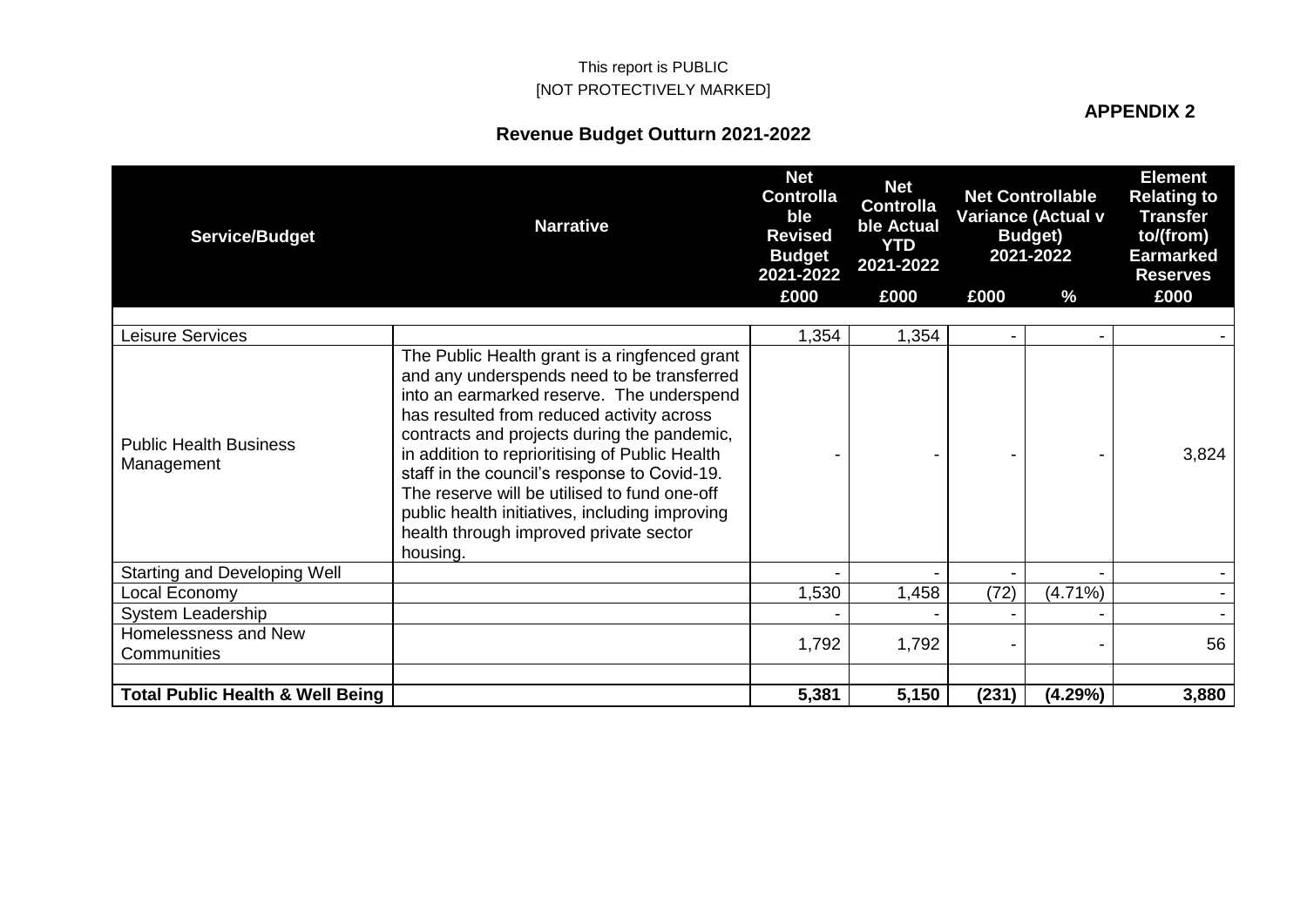# **APPENDIX 2**

| <b>Service/Budget</b>                   | <b>Narrative</b>                                                                                                                                                                                                                                | <b>Net</b><br><b>Controlla</b><br>ble<br><b>Revised</b><br><b>Budget</b><br>2021-2022 | <b>Net</b><br><b>Controlla</b><br>ble Actual<br><b>YTD</b><br>2021-2022 |       | <b>Net Controllable</b><br><b>Variance (Actual v</b><br><b>Budget</b> )<br>2021-2022 | <b>Element</b><br><b>Relating to</b><br><b>Transfer</b><br>to/(from)<br><b>Earmarked</b><br><b>Reserves</b> |
|-----------------------------------------|-------------------------------------------------------------------------------------------------------------------------------------------------------------------------------------------------------------------------------------------------|---------------------------------------------------------------------------------------|-------------------------------------------------------------------------|-------|--------------------------------------------------------------------------------------|-------------------------------------------------------------------------------------------------------------|
|                                         |                                                                                                                                                                                                                                                 | £000                                                                                  | £000                                                                    | £000  | $\frac{9}{6}$                                                                        | £000                                                                                                        |
| <b>Regeneration</b>                     | Overall there is a net underspend of £120,000 (-4.29%) within Regeneration mainly due to one-off staffing vacancies held pending a restructure,<br>which has now been concluded generating in year savings. Further analysis is provided below. |                                                                                       |                                                                         |       |                                                                                      |                                                                                                             |
| <b>Adult Education</b>                  |                                                                                                                                                                                                                                                 | (304)                                                                                 | (304)                                                                   |       |                                                                                      |                                                                                                             |
| <b>City Development</b>                 |                                                                                                                                                                                                                                                 | 728                                                                                   | 728                                                                     |       |                                                                                      | (591)                                                                                                       |
| City Planning                           | The overspend is as a result of the<br>underachievement against income targets in<br>the planning service.                                                                                                                                      | 844                                                                                   | 944                                                                     | 100   | 11.85%                                                                               | (10)                                                                                                        |
| <b>Director Regeneration</b>            |                                                                                                                                                                                                                                                 | 569                                                                                   | 563                                                                     | (6)   | $(1.05\%)$                                                                           | 87                                                                                                          |
| Enterprise                              |                                                                                                                                                                                                                                                 | 792                                                                                   | 723                                                                     | (69)  | $(8.71\%)$                                                                           | (89)                                                                                                        |
| Land and Property Investment<br>Support |                                                                                                                                                                                                                                                 |                                                                                       |                                                                         |       |                                                                                      |                                                                                                             |
| <b>Skills</b>                           | The underspend relates to one-off staffing<br>vacancies. A restructuring exercise has now<br>been concluded.                                                                                                                                    | 1,159                                                                                 | 1,014                                                                   | (145) | $(12.51\%)$                                                                          | 182                                                                                                         |
| <b>Total Regeneration</b>               |                                                                                                                                                                                                                                                 | 3,788                                                                                 | 3,668                                                                   | (120) | (3.17%)                                                                              | (421)                                                                                                       |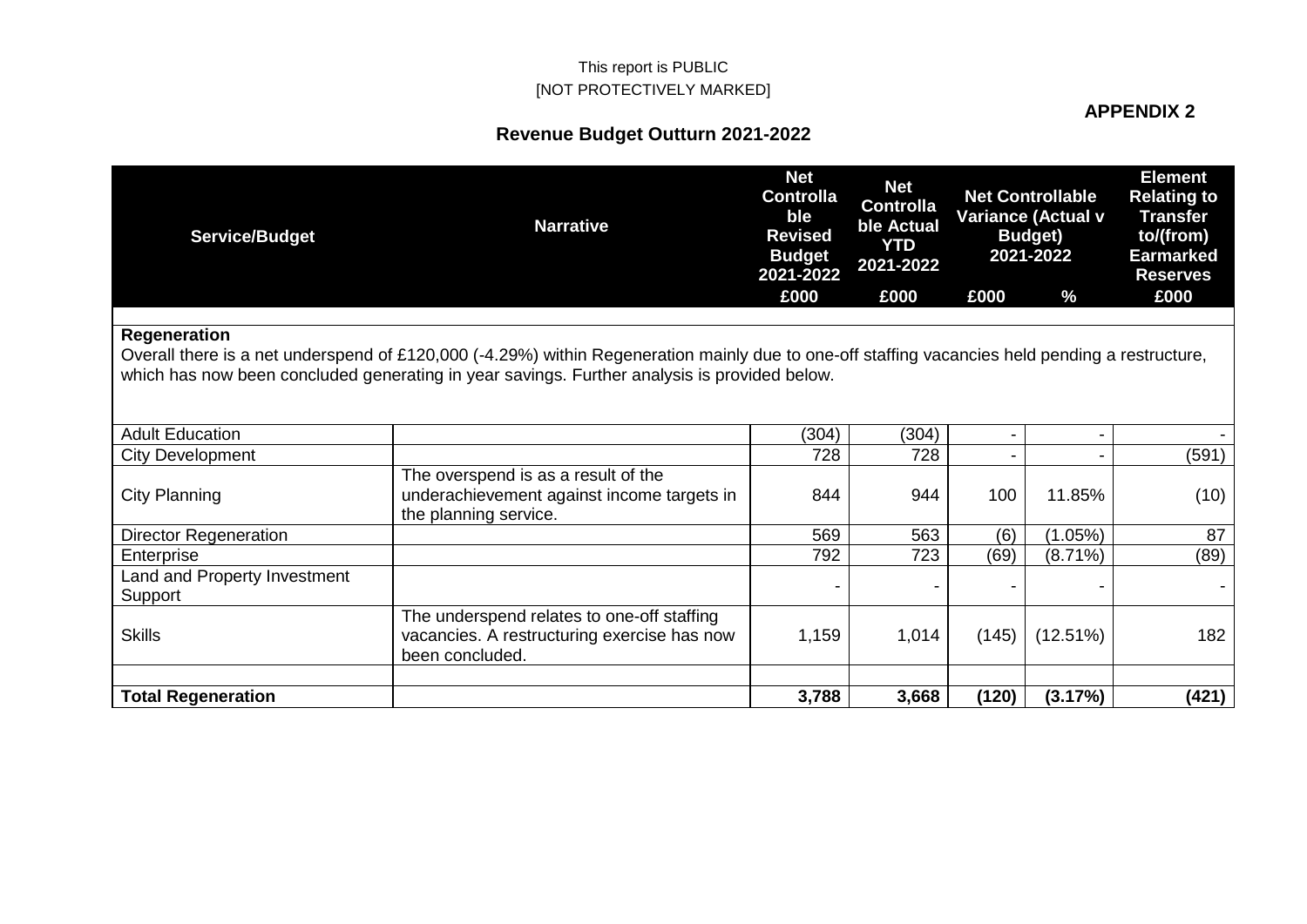### **APPENDIX 2**

| <b>Service/Budget</b>                                                                                                                                                                                                                                                        | <b>Narrative</b>                                                                                                                                                                                                                                                                                                                                                                                                                                             | <b>Net</b><br><b>Controlla</b><br>ble<br><b>Revised</b><br><b>Budget</b><br>2021-2022 | <b>Net</b><br><b>Controlla</b><br>ble Actual<br><b>YTD</b><br>2021-2022 |       | <b>Net Controllable</b><br>Variance (Actual v<br><b>Budget</b> )<br>2021-2022 | <b>Element</b><br><b>Relating to</b><br><b>Transfer</b><br>to/(from)<br><b>Earmarked</b><br><b>Reserves</b> |  |  |
|------------------------------------------------------------------------------------------------------------------------------------------------------------------------------------------------------------------------------------------------------------------------------|--------------------------------------------------------------------------------------------------------------------------------------------------------------------------------------------------------------------------------------------------------------------------------------------------------------------------------------------------------------------------------------------------------------------------------------------------------------|---------------------------------------------------------------------------------------|-------------------------------------------------------------------------|-------|-------------------------------------------------------------------------------|-------------------------------------------------------------------------------------------------------------|--|--|
|                                                                                                                                                                                                                                                                              |                                                                                                                                                                                                                                                                                                                                                                                                                                                              | £000                                                                                  | £000                                                                    | £000  | $\frac{0}{0}$                                                                 | £000                                                                                                        |  |  |
| <b>City Assets</b><br>Overall there is a net underspend of £778,000 (-7.28%) within City Assets mainly as a result of budget efficiencies within Catering, Estates and<br>Valuations and Project and Works Team – Maintenance Programme. Further analysis is provided below. |                                                                                                                                                                                                                                                                                                                                                                                                                                                              |                                                                                       |                                                                         |       |                                                                               |                                                                                                             |  |  |
| Project and Works Team - Capital<br>Programmes                                                                                                                                                                                                                               |                                                                                                                                                                                                                                                                                                                                                                                                                                                              | 152                                                                                   | 182                                                                     | 30    | 19.74%                                                                        |                                                                                                             |  |  |
| Catering                                                                                                                                                                                                                                                                     |                                                                                                                                                                                                                                                                                                                                                                                                                                                              | (108)                                                                                 | (140)                                                                   | (32)  | 29.63%                                                                        |                                                                                                             |  |  |
| Cleaning                                                                                                                                                                                                                                                                     | The underspend is as a result of reduced<br>non-commercial building cleaning<br>requirements and proactive management of<br>cleaning resources across the service due to<br>reduced operation of premises.                                                                                                                                                                                                                                                   | 1,325                                                                                 | 1,198                                                                   | (127) | (9.58%)                                                                       |                                                                                                             |  |  |
| Corporate Asset Management                                                                                                                                                                                                                                                   |                                                                                                                                                                                                                                                                                                                                                                                                                                                              | 8,682                                                                                 | 8,590                                                                   | (92)  | $(1.06\%)$                                                                    |                                                                                                             |  |  |
| <b>Estates and Valuations</b>                                                                                                                                                                                                                                                | The underspend is as a result of increased<br>income from industrial properties and partner<br>occupation within Council offices, new<br>income generation from i9 and staffing<br>efficiencies as a result of employee turnover.<br>These are offset in part by pressures relating<br>to lost income due to vacant commercial<br>rental units. Income from i9 has been<br>incorporated into the 2022-2023 budget<br>approved by Full Council in March 2022. | (4,237)                                                                               | (4, 446)                                                                | (209) | 4.93%                                                                         | 3                                                                                                           |  |  |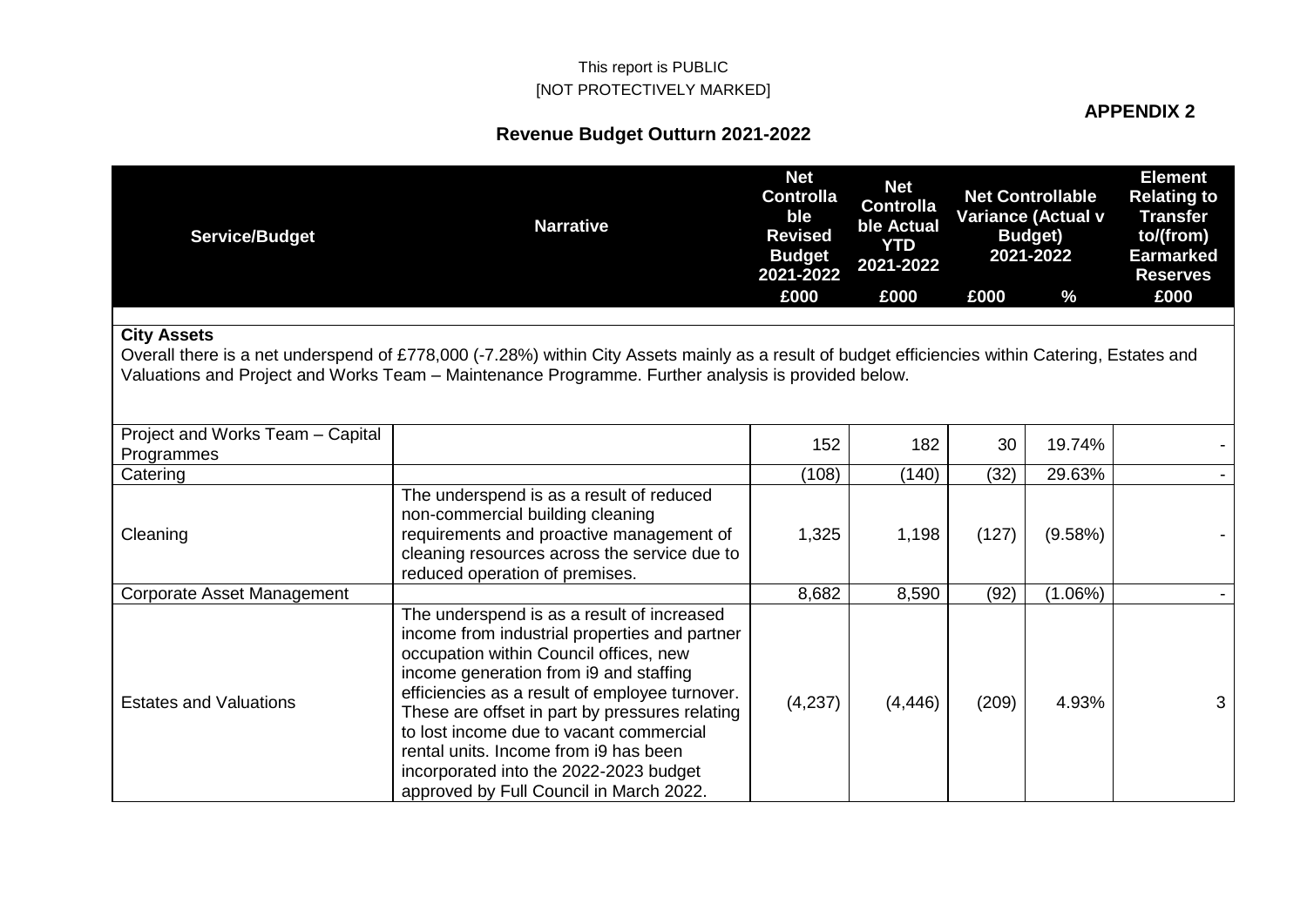### **APPENDIX 2**

| <b>Service/Budget</b>                             | <b>Narrative</b>                                                                                                                                                                    | <b>Net</b><br><b>Controlla</b><br>ble<br><b>Revised</b><br><b>Budget</b><br>2021-2022 | <b>Net</b><br><b>Controlla</b><br>ble Actual<br><b>YTD</b><br>2021-2022 |       | <b>Net Controllable</b><br><b>Variance (Actual v</b><br><b>Budget</b> )<br>2021-2022 | <b>Element</b><br><b>Relating to</b><br><b>Transfer</b><br>to/(from)<br><b>Earmarked</b><br><b>Reserves</b> |
|---------------------------------------------------|-------------------------------------------------------------------------------------------------------------------------------------------------------------------------------------|---------------------------------------------------------------------------------------|-------------------------------------------------------------------------|-------|--------------------------------------------------------------------------------------|-------------------------------------------------------------------------------------------------------------|
|                                                   |                                                                                                                                                                                     | £000                                                                                  | £000                                                                    | £000  | $\%$                                                                                 | £000                                                                                                        |
|                                                   |                                                                                                                                                                                     |                                                                                       |                                                                         |       |                                                                                      |                                                                                                             |
| <b>Facilities Management</b>                      |                                                                                                                                                                                     | 1,354                                                                                 | 1,437                                                                   | 83    | 6.13%                                                                                | 58                                                                                                          |
| Project and Works Team -<br>Maintenance Programme | Further scrutiny of spend priorities and on-<br>going improvements to internal control<br>processes. Generation of additional income<br>for rechargeable works on capital projects. | 3,519                                                                                 | 3,088                                                                   | (431) | (12.25%)                                                                             |                                                                                                             |
|                                                   |                                                                                                                                                                                     |                                                                                       |                                                                         |       |                                                                                      |                                                                                                             |
| <b>Total City Assets and Housing</b>              |                                                                                                                                                                                     | 10,687                                                                                | 9,909                                                                   | (778) | (7.28%)                                                                              | 61                                                                                                          |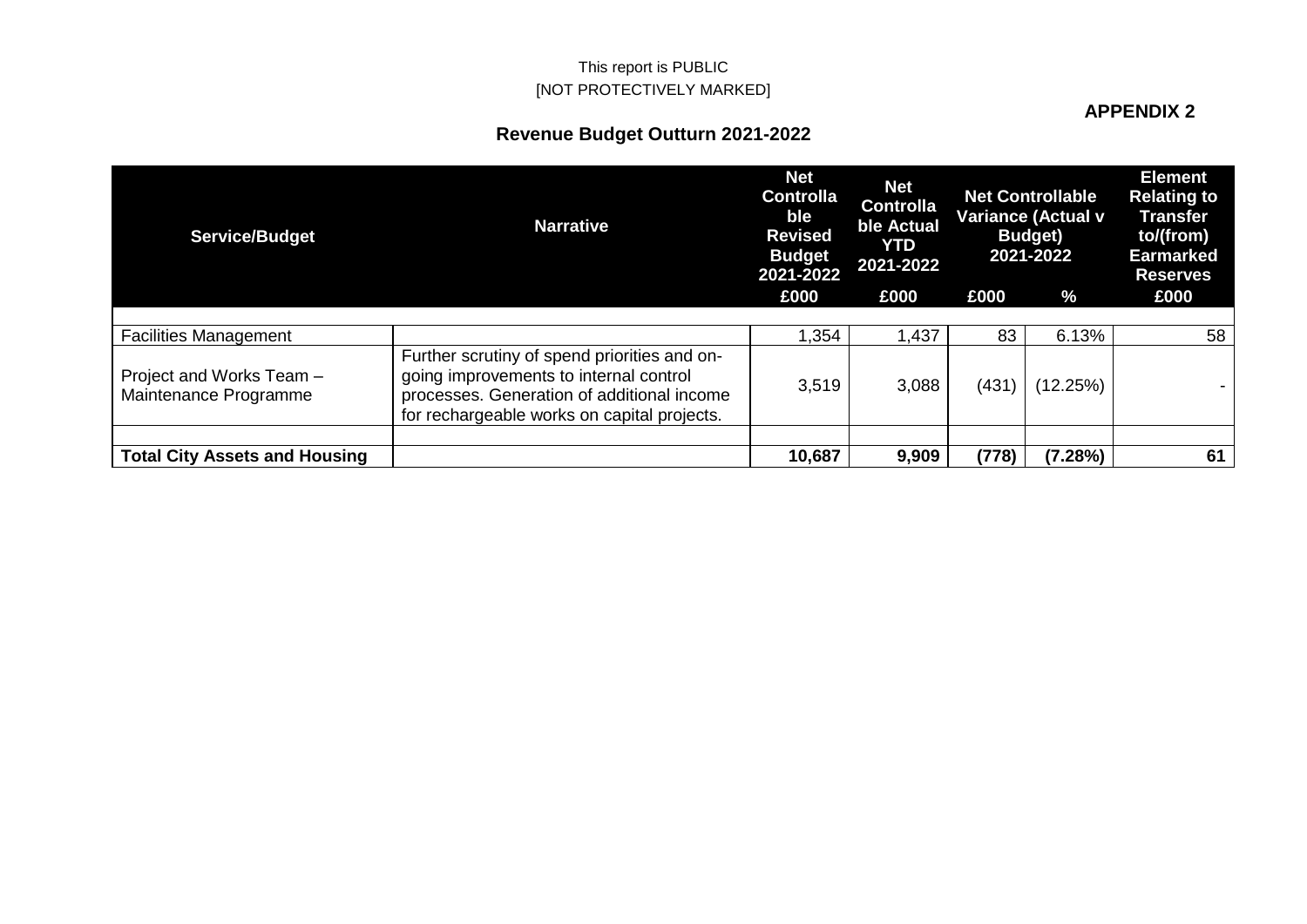### **APPENDIX 2**

| <b>Service/Budget</b>                 | <b>Narrative</b>                                                                                                                                                                                                                                                          | <b>Net</b><br><b>Controlla</b><br>ble<br><b>Revised</b><br><b>Budget</b><br>2021-2022 | <b>Net</b><br><b>Controlla</b><br>ble Actual<br><b>YTD</b><br>2021-2022 |       | <b>Net Controllable</b><br>Variance (Actual v<br><b>Budget</b> )<br>2021-2022 | <b>Element</b><br><b>Relating to</b><br><b>Transfer</b><br>to/(from)<br><b>Earmarked</b><br><b>Reserves</b> |
|---------------------------------------|---------------------------------------------------------------------------------------------------------------------------------------------------------------------------------------------------------------------------------------------------------------------------|---------------------------------------------------------------------------------------|-------------------------------------------------------------------------|-------|-------------------------------------------------------------------------------|-------------------------------------------------------------------------------------------------------------|
|                                       |                                                                                                                                                                                                                                                                           | £000                                                                                  | £000                                                                    | £000  | $\frac{0}{0}$                                                                 | £000                                                                                                        |
| <b>City Housing &amp; Environment</b> |                                                                                                                                                                                                                                                                           |                                                                                       |                                                                         |       |                                                                               |                                                                                                             |
|                                       | Overall there is a net overspend of £70,000 (0.25%) within City Housing and Environment. The service is reporting one-off efficiencies across                                                                                                                             |                                                                                       |                                                                         |       |                                                                               |                                                                                                             |
|                                       | Waste Services, however, pressures are reported across Transportation, Highways Maintenance and Coroners Services. Pressures are also<br>seen within Parking Services as income levels have not returned back to pre-pandemic levels. Further analysis is provided below. |                                                                                       |                                                                         |       |                                                                               |                                                                                                             |
| <b>Bereavement Services</b>           |                                                                                                                                                                                                                                                                           | (2,050)                                                                               | (2,067)                                                                 | (17)  | (0.83%)                                                                       |                                                                                                             |
| <b>Black Country Transport</b>        |                                                                                                                                                                                                                                                                           |                                                                                       |                                                                         |       |                                                                               |                                                                                                             |
| <b>Coroners Service</b>               | The overspend is due to escalating Coroners<br>and Pathology costs. These pressures have<br>been incorporated into the 2022-2023<br>budget approved by Full Council in March<br>2022.                                                                                     | 228                                                                                   | 369                                                                     | 141   | 61.84%                                                                        |                                                                                                             |
| <b>Director City Environment</b>      |                                                                                                                                                                                                                                                                           | 214                                                                                   | 260                                                                     | 46    | 21.50%                                                                        |                                                                                                             |
| <b>Energy and Sustainability</b>      |                                                                                                                                                                                                                                                                           | 121                                                                                   | 74                                                                      | (47)  | (38.84%)                                                                      | $\overline{7}$                                                                                              |
| <b>Environmental Services</b>         | This underspend is mainly due to unfilled<br>staff vacancies in the service pending a<br>planned restructure.                                                                                                                                                             | 6,799                                                                                 | 6,184                                                                   | (615) | (9.05%)                                                                       |                                                                                                             |
| <b>Fleet Services</b>                 | The main reasons for this variance are an<br>increase in the costs of hiring vehicles partly<br>offset by additional income. There is a<br>planned fleet replacement programme in<br>delivery to mitigate the increasing hire costs.                                      | 1,706                                                                                 | 1,911                                                                   | 205   | 12.02%                                                                        |                                                                                                             |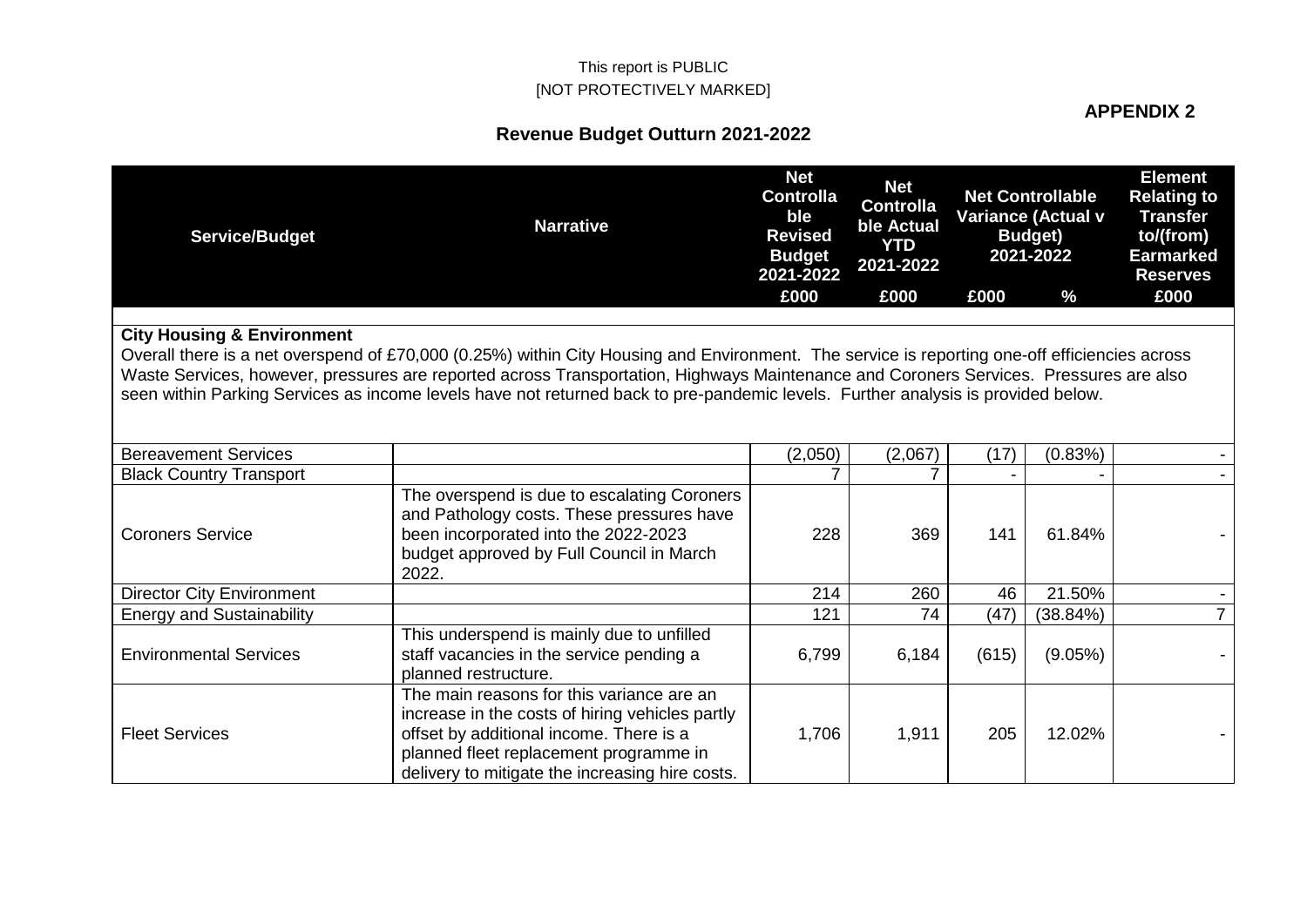#### **APPENDIX 2**

| <b>Service/Budget</b>                                 | <b>Narrative</b>                                                                                                                                                                                         | <b>Net</b><br><b>Controlla</b><br>ble<br><b>Revised</b><br><b>Budget</b><br>2021-2022 | <b>Net</b><br><b>Controlla</b><br>ble Actual<br><b>YTD</b><br>2021-2022 |                | <b>Net Controllable</b><br>Variance (Actual v<br><b>Budget</b> )<br>2021-2022 | <b>Element</b><br><b>Relating to</b><br><b>Transfer</b><br>to/(from)<br><b>Earmarked</b><br><b>Reserves</b> |
|-------------------------------------------------------|----------------------------------------------------------------------------------------------------------------------------------------------------------------------------------------------------------|---------------------------------------------------------------------------------------|-------------------------------------------------------------------------|----------------|-------------------------------------------------------------------------------|-------------------------------------------------------------------------------------------------------------|
|                                                       |                                                                                                                                                                                                          | £000                                                                                  | £000                                                                    | £000           | $\frac{0}{0}$                                                                 | £000                                                                                                        |
| <b>Highways Maintenance</b>                           | The overspend is as a result of additional<br>costs are the costs of winter maintenance                                                                                                                  | 1,587                                                                                 | 1,878                                                                   | 291            | 18.34%                                                                        |                                                                                                             |
| Landscaping                                           |                                                                                                                                                                                                          | 42                                                                                    | 41                                                                      | (1)            | (2.38%)                                                                       |                                                                                                             |
| Licensing                                             |                                                                                                                                                                                                          | 115                                                                                   | 115                                                                     |                |                                                                               | 289                                                                                                         |
| <b>Private Sector Housing</b>                         |                                                                                                                                                                                                          | 517                                                                                   | 517                                                                     |                |                                                                               | (63)                                                                                                        |
| <b>Markets</b>                                        |                                                                                                                                                                                                          | (461)                                                                                 | (386)                                                                   | 75             | (16.27%)                                                                      | (8)                                                                                                         |
| Operation & Maintenance of<br><b>Existing Network</b> | This underspend has arisen from additional<br>income received and vacant posts pending a<br>restructure.                                                                                                 | 822                                                                                   | 705                                                                     | (117)          | (14.23%)                                                                      | 56                                                                                                          |
| <b>Parking Services</b>                               |                                                                                                                                                                                                          | (2,895)                                                                               | (2,895)                                                                 | $\blacksquare$ | $0.00\%$                                                                      |                                                                                                             |
| <b>Public Protection</b>                              |                                                                                                                                                                                                          | 1,897                                                                                 | 1,898                                                                   | $\mathbf 1$    | 0.05%                                                                         |                                                                                                             |
| <b>Street Lighting</b>                                |                                                                                                                                                                                                          | 2,977                                                                                 | 2,996                                                                   | 19             | 0.64%                                                                         |                                                                                                             |
| Transportation                                        | The overspend is mainly due to the<br>additional demand on Passenger Transport<br>services, demand is continually monitored<br>and mitigating actions are being introduced<br>to offset demand pressure. | 5,809                                                                                 | 6,518                                                                   | 709            | 12.21%                                                                        |                                                                                                             |
| Housing                                               |                                                                                                                                                                                                          | (352)                                                                                 | (294)                                                                   | 58             | 16.48%                                                                        |                                                                                                             |
| <b>Waste Services</b>                                 | The underspend is due to increased income,<br>reduced costs of waste disposal and<br>efficiency savings, partly offset by additional<br>employee costs.                                                  | 11,307                                                                                | 10,629                                                                  | (678)          | $(6.00\%)$                                                                    | 500                                                                                                         |
|                                                       |                                                                                                                                                                                                          |                                                                                       |                                                                         |                |                                                                               |                                                                                                             |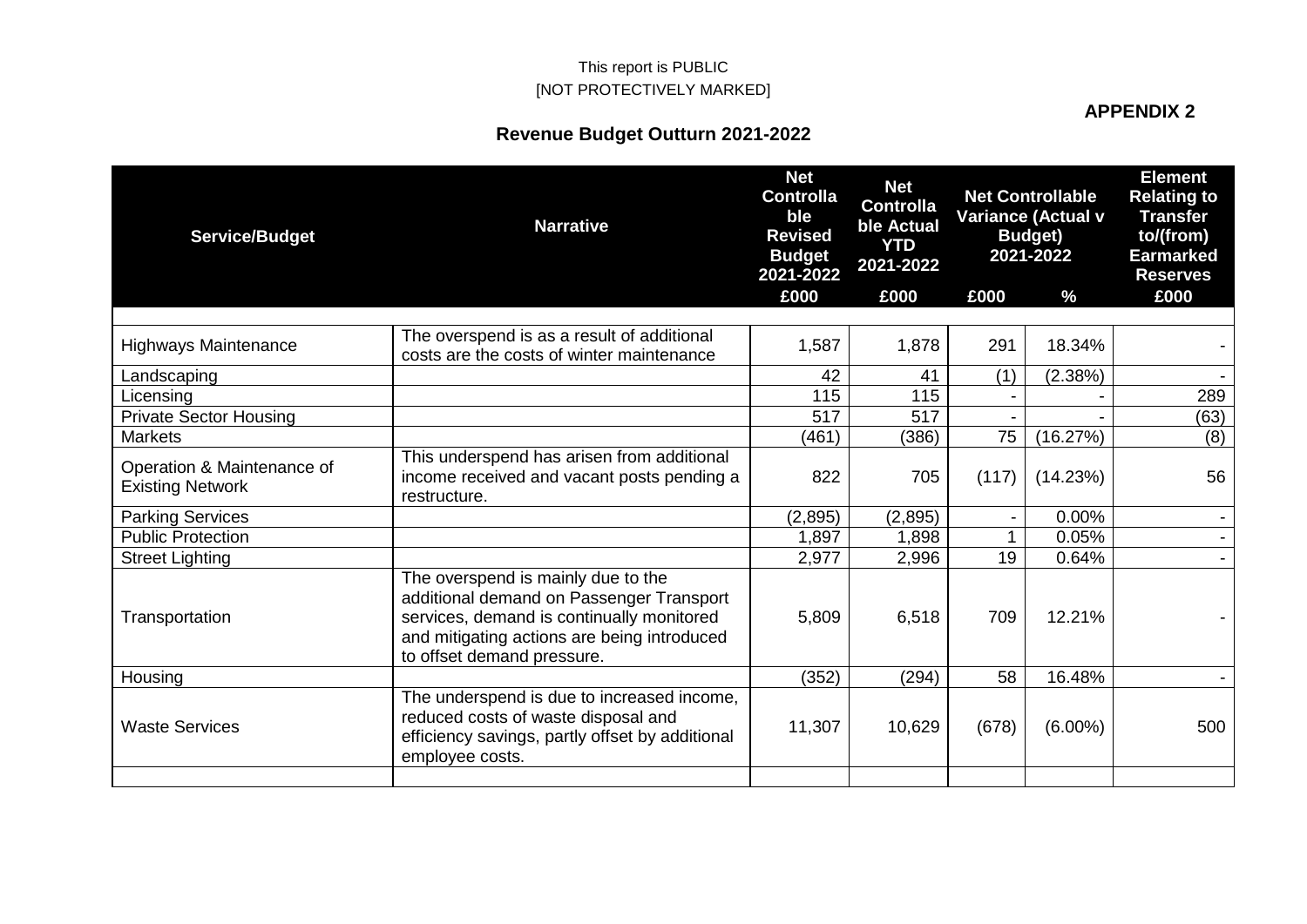#### **APPENDIX 2**

| <b>Service/Budget</b>                               | <b>Narrative</b> | <b>Net</b><br><b>Controlla</b><br>ble<br><b>Revised</b><br><b>Budget</b><br>2021-2022 | <b>Net</b><br><b>Controlla</b><br>ble Actual<br>YTD<br>2021-2022 |      | <b>Net Controllable</b><br><b>Variance (Actual v</b><br><b>Budget</b> )<br>2021-2022 | <b>Element</b><br><b>Relating to</b><br><b>Transfer</b><br>to/(from)<br><b>Earmarked</b><br><b>Reserves</b> |
|-----------------------------------------------------|------------------|---------------------------------------------------------------------------------------|------------------------------------------------------------------|------|--------------------------------------------------------------------------------------|-------------------------------------------------------------------------------------------------------------|
|                                                     |                  | £000                                                                                  | £000                                                             | £000 | $\frac{9}{6}$                                                                        | £000                                                                                                        |
|                                                     |                  |                                                                                       |                                                                  |      |                                                                                      |                                                                                                             |
| <b>Total City Housing and</b><br><b>Environment</b> |                  | 28,390                                                                                | 28,460                                                           | 70   | 0.25%                                                                                | 781                                                                                                         |

| <b>Service/Budget</b> | <b>Narrative</b>                                                                                                                                                                                                                                           | <b>Net</b><br><b>Controlla</b><br>ble<br><b>Revised</b><br><b>Budget</b><br>2021-2022 | <b>Net</b><br><b>Controlla</b><br>ble Actual<br><b>YTD</b><br>2021-2022 |       | <b>Net Controllable</b><br><b>Variance (Actual v</b><br><b>Budget</b> )<br>2021-2022 | <b>Element</b><br><b>Relating to</b><br>Transfer<br>to/(from)<br><b>Earmarked</b><br><b>Reserves</b> |
|-----------------------|------------------------------------------------------------------------------------------------------------------------------------------------------------------------------------------------------------------------------------------------------------|---------------------------------------------------------------------------------------|-------------------------------------------------------------------------|-------|--------------------------------------------------------------------------------------|------------------------------------------------------------------------------------------------------|
|                       |                                                                                                                                                                                                                                                            | £000                                                                                  | £000                                                                    | £000  | $\%$                                                                                 | £000                                                                                                 |
| <b>Finance</b>        | Overall there is a net underspend of £761,000 (-5.21%) within Finance, mainly as a result of reduction in enhanced pensions costs and<br>underspends arising as a result of in year vacancies. Further analysis is provided below.                         |                                                                                       |                                                                         |       |                                                                                      |                                                                                                      |
| <b>Audit Services</b> | The underspend is due to a mix of early<br>retirements, a secondment and unfilled<br>vacancies held across the Audit and<br>Insurance Teams. Temporary appointments<br>have since been made and recruitment<br>processes are ongoing to fully resource the | 1,813                                                                                 | 1,596                                                                   | (217) | (11.97%)                                                                             | 364                                                                                                  |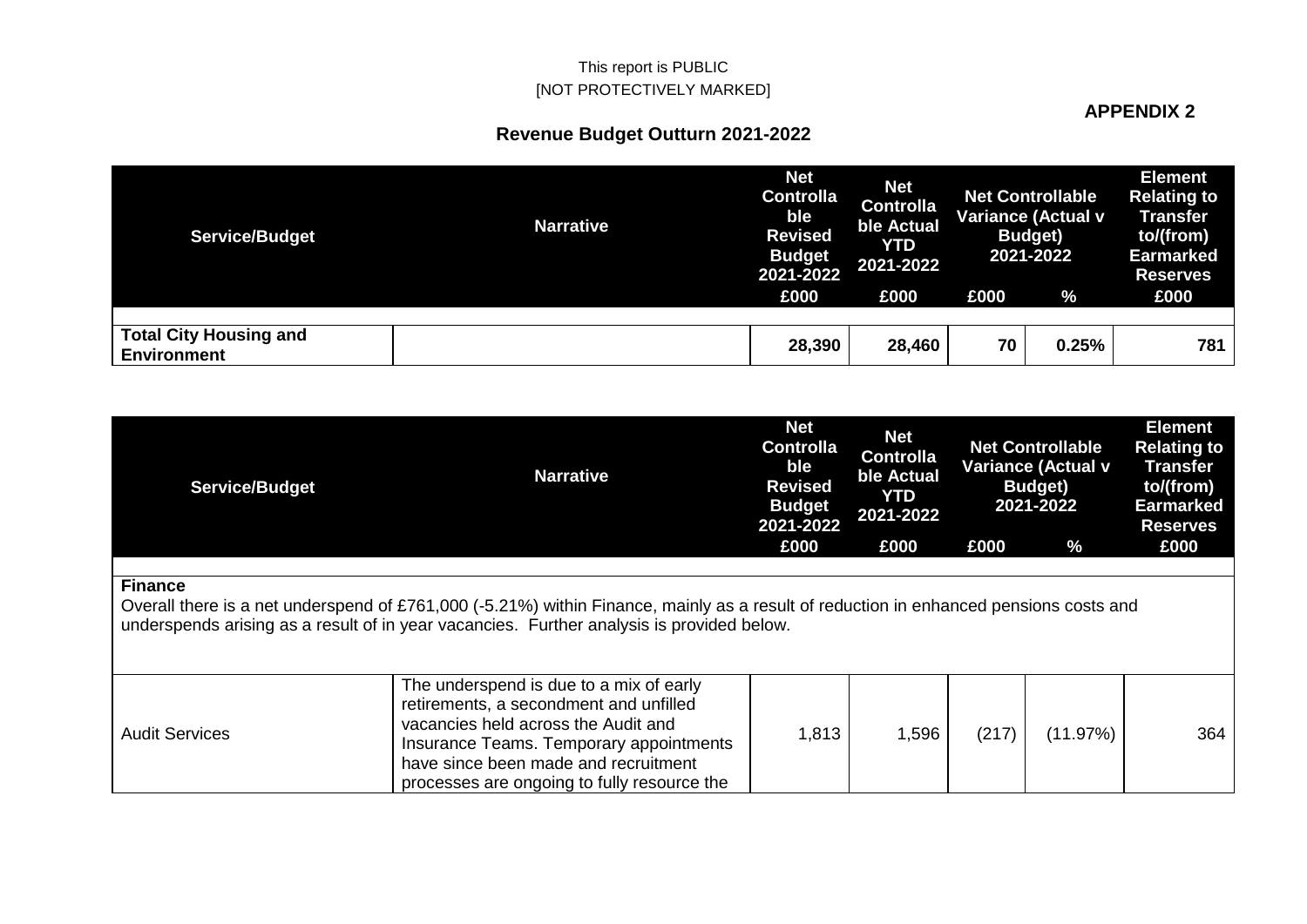**APPENDIX 2**

| <b>Service/Budget</b>            | <b>Narrative</b>                                                                                                                                                                                                                                                                                                           | <b>Net</b><br><b>Controlla</b><br>ble<br><b>Revised</b><br><b>Budget</b><br>2021-2022 | <b>Net</b><br><b>Controlla</b><br>ble Actual<br><b>YTD</b><br>2021-2022 |       | <b>Net Controllable</b><br>Variance (Actual v<br><b>Budget</b> )<br>2021-2022 | <b>Element</b><br><b>Relating to</b><br><b>Transfer</b><br>to/(from)<br>Earmarked<br><b>Reserves</b> |
|----------------------------------|----------------------------------------------------------------------------------------------------------------------------------------------------------------------------------------------------------------------------------------------------------------------------------------------------------------------------|---------------------------------------------------------------------------------------|-------------------------------------------------------------------------|-------|-------------------------------------------------------------------------------|------------------------------------------------------------------------------------------------------|
|                                  |                                                                                                                                                                                                                                                                                                                            | £000                                                                                  | £000                                                                    | £000  | $\%$                                                                          | £000                                                                                                 |
|                                  | service. An underspend against the<br>ringfenced insurance Fund has been<br>transferred into Insurance Reserve.                                                                                                                                                                                                            |                                                                                       |                                                                         |       |                                                                               |                                                                                                      |
| <b>Central Corporate Budgets</b> | The underspend is due to a significant<br>reduction in enhanced pension costs,<br>combined with other lesser underspends<br>against a range of corporate budgets with a<br>contribution to the Transformation Reserve<br>to fund further funding requests.                                                                 | 3,518                                                                                 | 3,123                                                                   | (395) | (11.23%)                                                                      | 274                                                                                                  |
| <b>Commercial Services</b>       |                                                                                                                                                                                                                                                                                                                            | 164                                                                                   | 141                                                                     | (23)  | (14.02%)                                                                      | (12)                                                                                                 |
| <b>Director of Finance</b>       |                                                                                                                                                                                                                                                                                                                            | 166                                                                                   | 164                                                                     | (2)   | $(1.20\%)$                                                                    |                                                                                                      |
| <b>Procurement Services</b>      | The overspend is due to the continued<br>reliance of agency staff as the service<br>experiences difficulties in recruiting to<br>permanent posts. This challenge is faced by<br>all procurement teams in the region.                                                                                                       | 808                                                                                   | 912                                                                     | 104   | 12.87%                                                                        |                                                                                                      |
| Revenues & Benefits              | The underspend is due to unfilled staff<br>vacancies held across the service and a<br>reduction in postal costs due to fewer<br>recovery notices being issued during 2021-<br>2022. The contribution to Revenue and<br>Benefits reserve relates to Collection Fund<br>accounting treatment around court costs<br>received. | 2,783                                                                                 | 2,628                                                                   | (155) | (5.57%)                                                                       | 948                                                                                                  |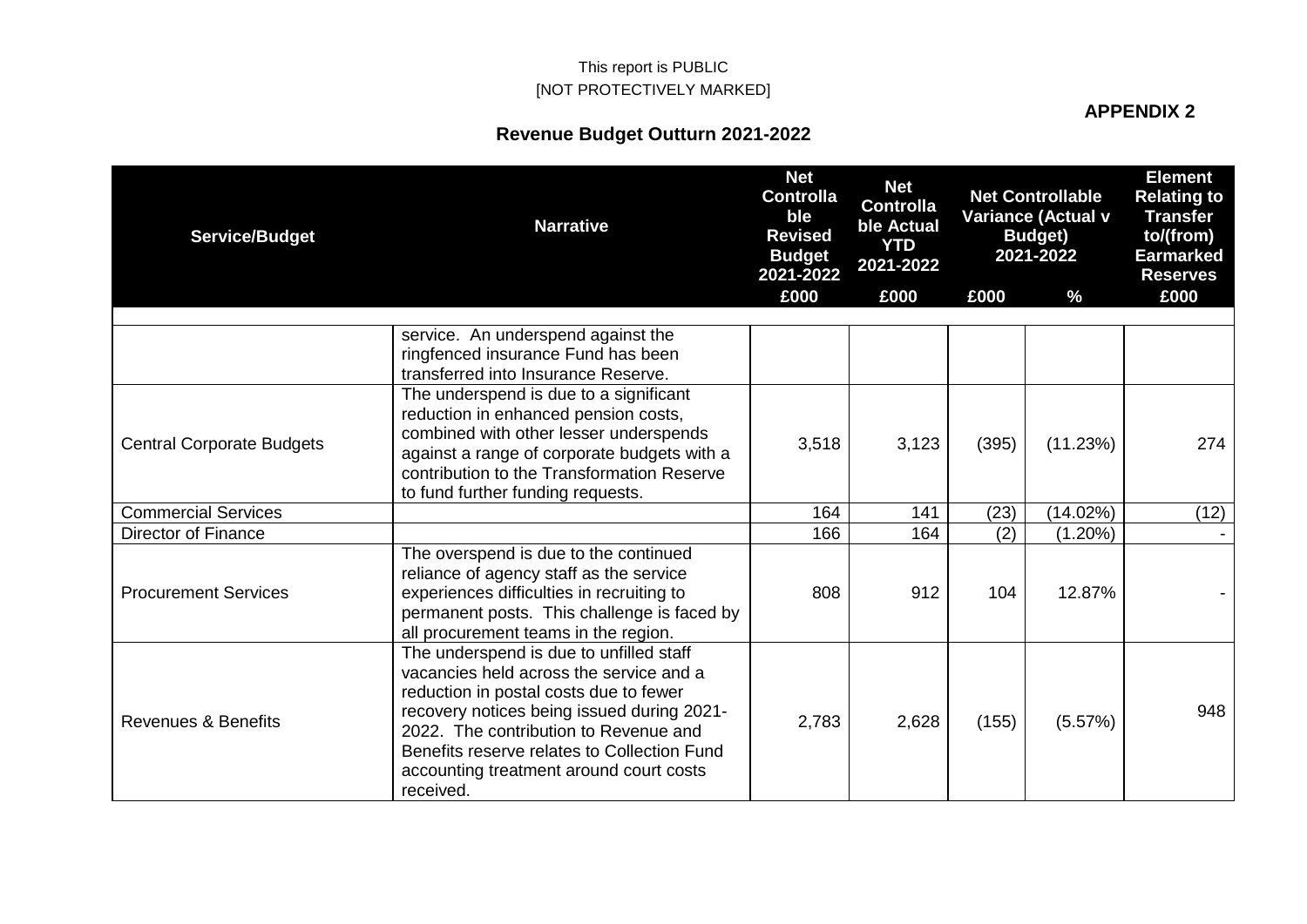#### **APPENDIX 2**

| <b>Service/Budget</b>                 | <b>Narrative</b>                                                                                                                                                                                                                                                                                                                                                                                                                                                        | <b>Net</b><br><b>Controlla</b><br>ble<br><b>Revised</b><br><b>Budget</b><br>2021-2022 | <b>Net</b><br><b>Controlla</b><br>ble Actual<br><b>YTD</b><br>2021-2022 |       | <b>Net Controllable</b><br><b>Variance (Actual v</b><br><b>Budget)</b><br>2021-2022 | <b>Element</b><br><b>Relating to</b><br><b>Transfer</b><br>to/(from)<br><b>Earmarked</b><br><b>Reserves</b> |
|---------------------------------------|-------------------------------------------------------------------------------------------------------------------------------------------------------------------------------------------------------------------------------------------------------------------------------------------------------------------------------------------------------------------------------------------------------------------------------------------------------------------------|---------------------------------------------------------------------------------------|-------------------------------------------------------------------------|-------|-------------------------------------------------------------------------------------|-------------------------------------------------------------------------------------------------------------|
|                                       |                                                                                                                                                                                                                                                                                                                                                                                                                                                                         | £000                                                                                  | £000                                                                    | £000  | %                                                                                   | £000                                                                                                        |
| Housing Benefit Payments &<br>Subsidy | Gross expenditure on housing benefits and<br>associated housing subsidy grants are both<br>in excess of £60 million. Whilst net spend on<br>temporary accommodation has fallen, this<br>has been outweighed by an increase in<br>supported accommodation costs.                                                                                                                                                                                                         | 748                                                                                   | 867                                                                     | 119   | 15.91%                                                                              |                                                                                                             |
| <b>Strategic Finance</b>              | The contribution from reserves was to<br>support additional resources within the<br>Agresso Business Support Team.                                                                                                                                                                                                                                                                                                                                                      | 2,880                                                                                 | 2,880                                                                   |       | 0.00%                                                                               | (155)                                                                                                       |
| The Hub                               | The underspend is due to unfilled vacancies<br>across both Banking & Payments and<br>Payroll Services as establishments were<br>reviewed in the former and temporary<br>difficulties encountered in recruitment in the<br>latter. These vacancies are expected to be<br>filled leading into the new financial year as<br>new recruitment campaigns are underway. A<br>contribution to reserve is requested to<br>support additional one-off resources in 2022-<br>2023. | 1,718                                                                                 | 1,526                                                                   | (192) | (11.18%)                                                                            | 120                                                                                                         |
| <b>Council Tax Rebate Scheme</b>      | The contribution to reserves from income<br>from court costs refunds is to support the<br>Council Tax discretionary scheme as<br>reported to Cabinet on 23 March 2022.                                                                                                                                                                                                                                                                                                  |                                                                                       |                                                                         |       |                                                                                     | 256                                                                                                         |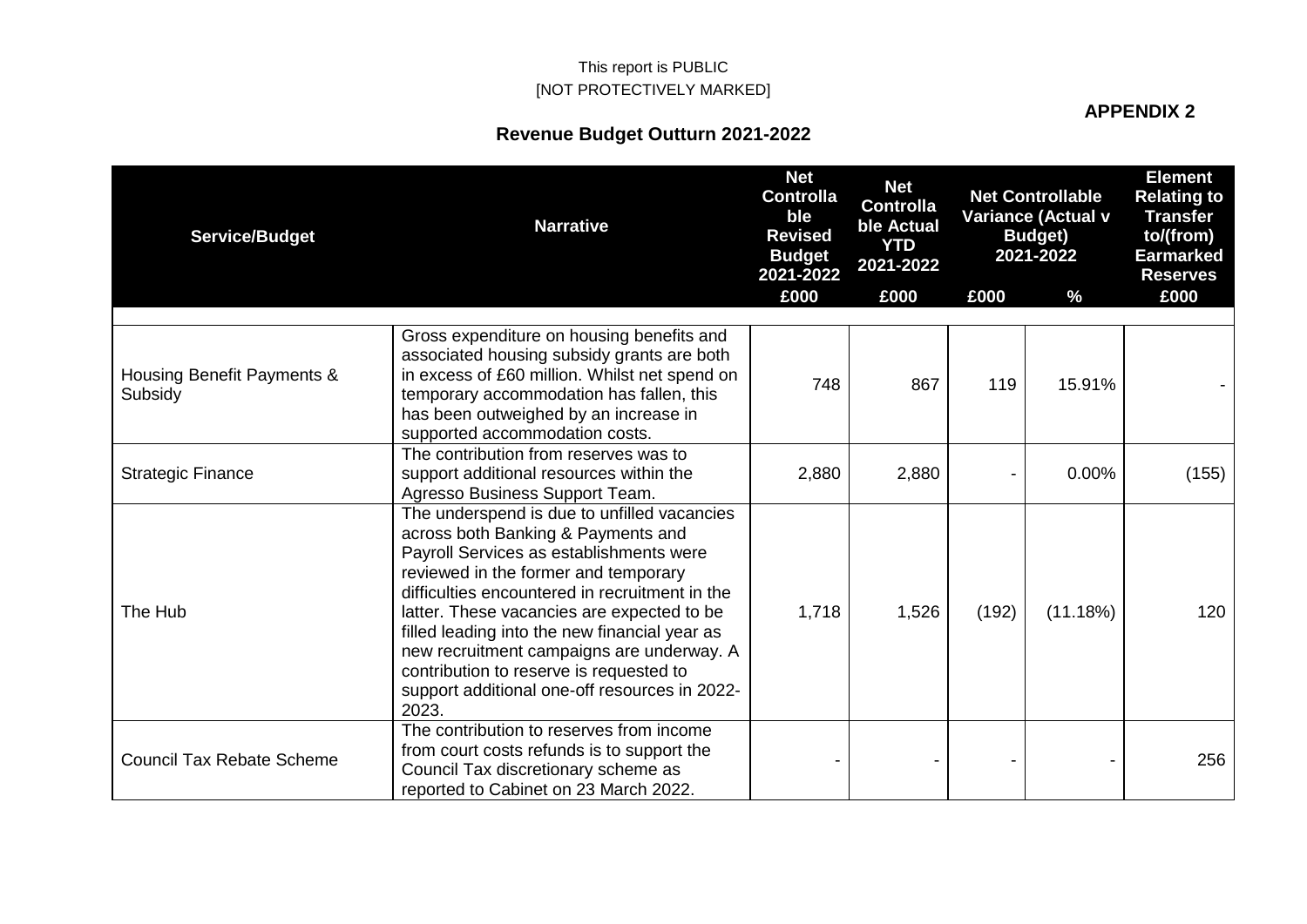### **APPENDIX 2**

| <b>Service/Budget</b> | <b>Narrative</b> | <b>Net</b><br><b>Controlla</b><br>ble<br><b>Revised</b><br><b>Budget</b><br>2021-2022 | <b>Net</b><br><b>Controlla</b><br>ble Actual<br><b>YTD</b><br>2021-2022 |       | <b>Net Controllable</b><br><b>Variance (Actual v</b><br><b>Budget</b> )<br>2021-2022 | <b>Element</b><br><b>Relating to</b><br><b>Transfer</b><br>to/(from)<br><b>Earmarked</b><br><b>Reserves</b> |
|-----------------------|------------------|---------------------------------------------------------------------------------------|-------------------------------------------------------------------------|-------|--------------------------------------------------------------------------------------|-------------------------------------------------------------------------------------------------------------|
|                       |                  | £000                                                                                  | £000                                                                    | £000  | %                                                                                    | £000                                                                                                        |
|                       |                  |                                                                                       |                                                                         |       |                                                                                      |                                                                                                             |
|                       |                  |                                                                                       |                                                                         |       |                                                                                      |                                                                                                             |
| <b>Total Finance</b>  |                  | 14,598                                                                                | 13,837                                                                  | (761) | $(5.21\%)$                                                                           | 1,795                                                                                                       |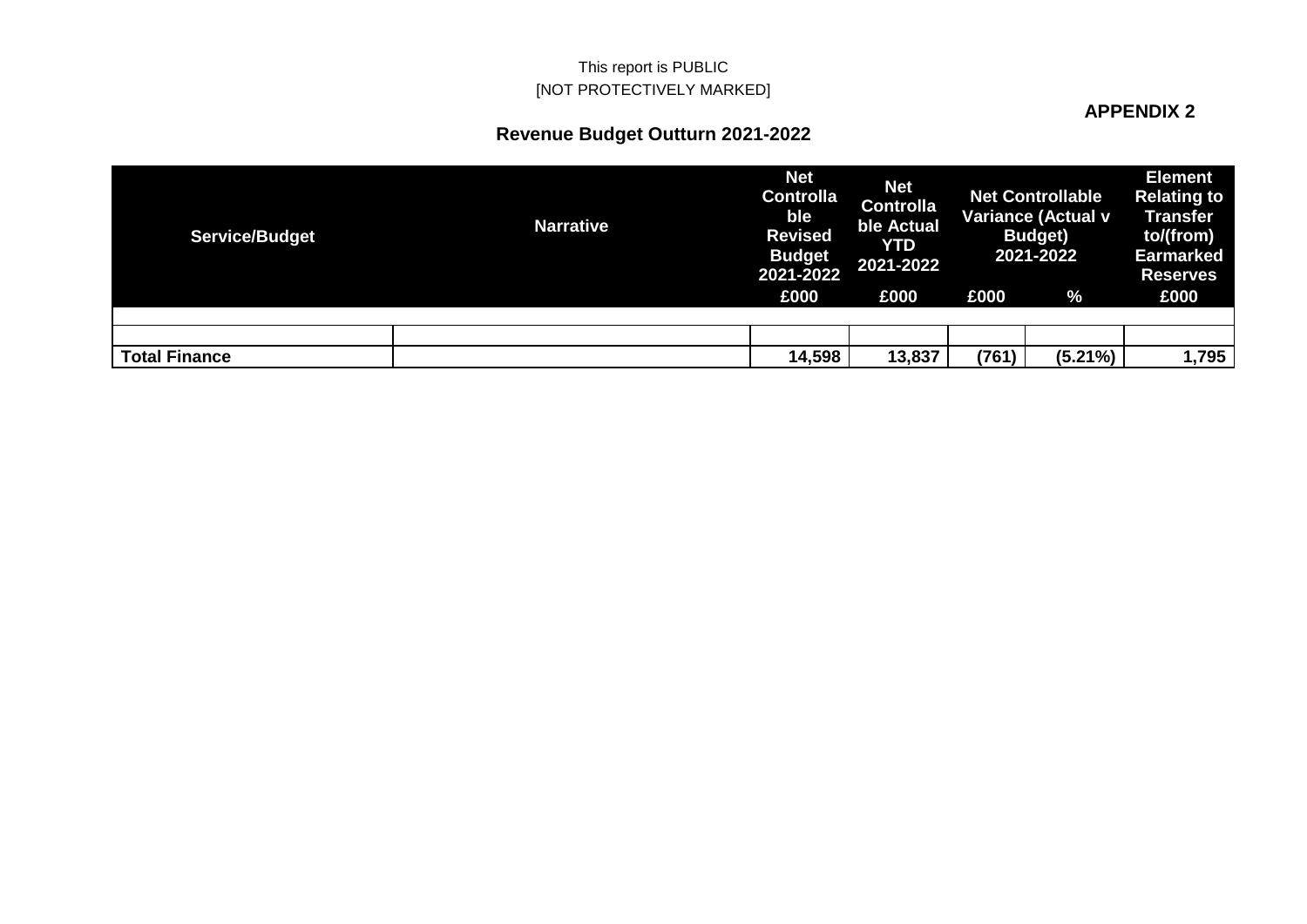# **APPENDIX 2**

| <b>Service/Budget</b>                                                                                                                                                                                                                                   | <b>Narrative</b>                                                                                                                                                                                                                                                                                                                                                                                      | <b>Net</b><br><b>Controlla</b><br>ble<br><b>Revised</b><br><b>Budget</b><br>2021-2022 | <b>Net</b><br><b>Controlla</b><br>ble Actual<br><b>YTD</b><br>2021-2022 |       | <b>Net Controllable</b><br>Variance (Actual v<br><b>Budget</b> )<br>2021-2022 | <b>Element</b><br><b>Relating to</b><br><b>Transfer</b><br>to/(from)<br><b>Earmarked</b><br><b>Reserves</b> |  |  |  |
|---------------------------------------------------------------------------------------------------------------------------------------------------------------------------------------------------------------------------------------------------------|-------------------------------------------------------------------------------------------------------------------------------------------------------------------------------------------------------------------------------------------------------------------------------------------------------------------------------------------------------------------------------------------------------|---------------------------------------------------------------------------------------|-------------------------------------------------------------------------|-------|-------------------------------------------------------------------------------|-------------------------------------------------------------------------------------------------------------|--|--|--|
|                                                                                                                                                                                                                                                         |                                                                                                                                                                                                                                                                                                                                                                                                       | £000                                                                                  | £000                                                                    | £000  | $\frac{0}{0}$                                                                 | £000                                                                                                        |  |  |  |
| Governance<br>Overall there is a net underspend of £541,000 (-4.57%) within Governance mainly due to the timing of recruitment to vacancies across the<br>directorates and additional income within Legal services. Further analysis is provided below. |                                                                                                                                                                                                                                                                                                                                                                                                       |                                                                                       |                                                                         |       |                                                                               |                                                                                                             |  |  |  |
| Director of Governance                                                                                                                                                                                                                                  |                                                                                                                                                                                                                                                                                                                                                                                                       | 164                                                                                   | 164                                                                     |       | $0.00\%$                                                                      |                                                                                                             |  |  |  |
| <b>Governance Services</b>                                                                                                                                                                                                                              | The underspend is largely due to vacancies<br>that have emerged across a range of<br>services through the year. There was also a<br>significant underspend in local<br>elections. This was expected as the costs of<br>the combined local, Police and Crime<br>Commissioner and Mayoral elections held<br>this year were effectively shared, part funded<br>by Government and the Combined Authority. | 3,118                                                                                 | 2,943                                                                   | (175) | (5.61%)                                                                       | (229)                                                                                                       |  |  |  |
| <b>Legal Services</b>                                                                                                                                                                                                                                   | The underspend is due to increased levels of<br>external income generation.                                                                                                                                                                                                                                                                                                                           | 1,931                                                                                 | 1,674                                                                   | (257) | $(13.31\%)$                                                                   | 220                                                                                                         |  |  |  |
| <b>Support Services</b>                                                                                                                                                                                                                                 | The underspend is due to a restructure in a<br>large part of the service being completed<br>early in the year. This resulted in a number<br>of vacancies which took several months to<br>fill. Further vacancies have also emerged<br>throughout the year, and the time taken to fill                                                                                                                 | 4,134                                                                                 | 3,928                                                                   | (206) | $(4.98\%)$                                                                    | (37)                                                                                                        |  |  |  |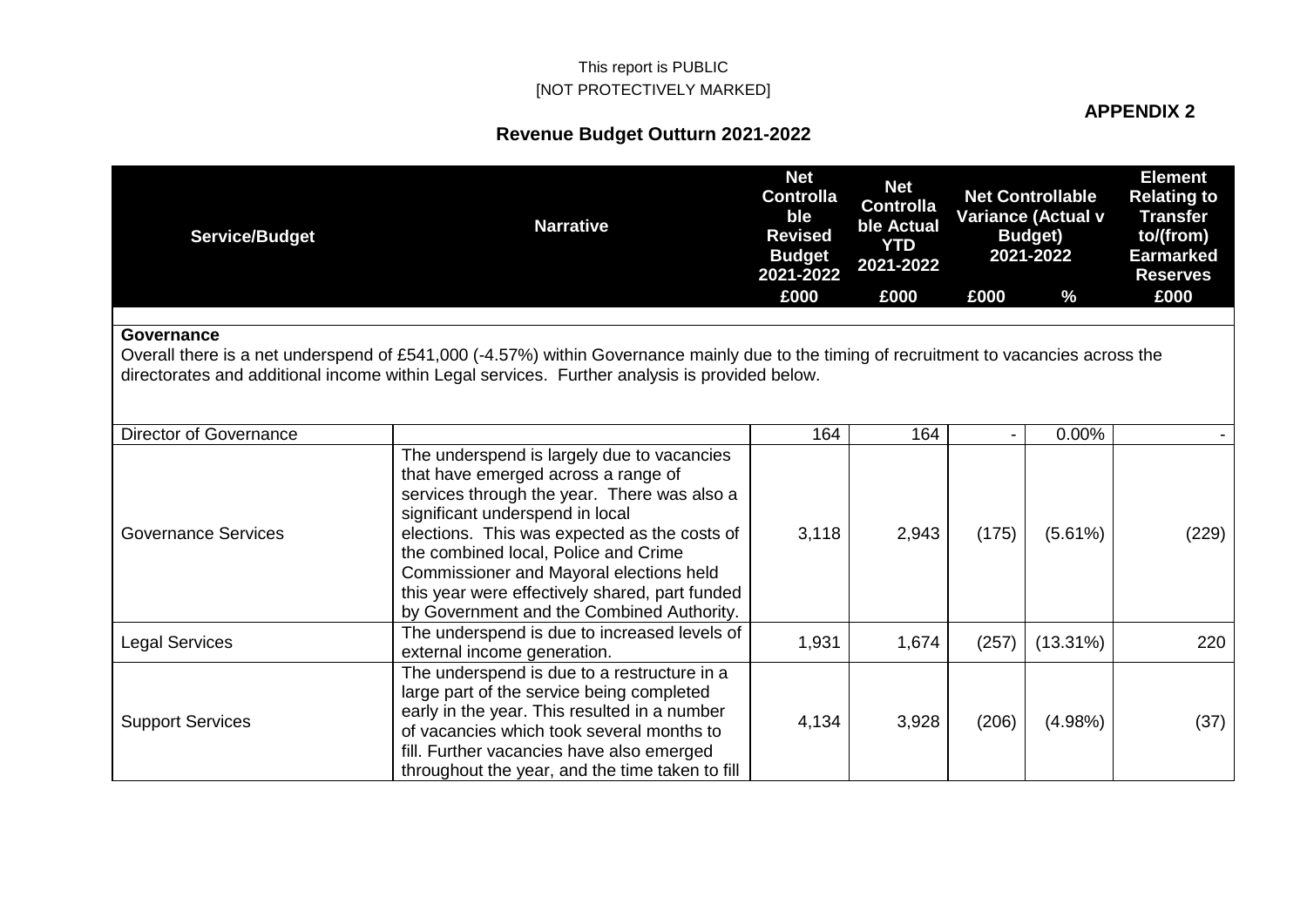#### **APPENDIX 2**

| <b>Service/Budget</b>                   | <b>Narrative</b>                                                                                                                                                                                                                                                                        | <b>Net</b><br><b>Controlla</b><br>ble<br><b>Revised</b><br><b>Budget</b><br>2021-2022 | <b>Net</b><br><b>Controlla</b><br>ble Actual<br><b>YTD</b><br>2021-2022 |                | <b>Net Controllable</b><br><b>Variance (Actual v</b><br><b>Budget</b> )<br>2021-2022<br>$\frac{0}{0}$ | <b>Element</b><br><b>Relating to</b><br><b>Transfer</b><br>to/(from)<br><b>Earmarked</b><br><b>Reserves</b> |
|-----------------------------------------|-----------------------------------------------------------------------------------------------------------------------------------------------------------------------------------------------------------------------------------------------------------------------------------------|---------------------------------------------------------------------------------------|-------------------------------------------------------------------------|----------------|-------------------------------------------------------------------------------------------------------|-------------------------------------------------------------------------------------------------------------|
|                                         |                                                                                                                                                                                                                                                                                         | £000                                                                                  | £000                                                                    | £000           |                                                                                                       | £000                                                                                                        |
|                                         | these has created a further reduction in<br>spend.                                                                                                                                                                                                                                      |                                                                                       |                                                                         |                |                                                                                                       |                                                                                                             |
| Projects and Change                     |                                                                                                                                                                                                                                                                                         | 413                                                                                   | 382                                                                     | (31)           | (7.51%)                                                                                               | (35)                                                                                                        |
| <b>Equalities</b>                       |                                                                                                                                                                                                                                                                                         | 152                                                                                   | 165                                                                     | 13             | 8.55%                                                                                                 | (50)                                                                                                        |
| <b>Health and Safety</b>                | As reported in quarter 3 the underspend<br>arose following a restructure and delay in<br>recruiting to Health and Safety Adviser<br>posts. Two of three vacant posts have now<br>been recruited to. The one remaining<br>vacancy is anticipated to be recruited to<br>during 2022-2023. | 302                                                                                   | 106                                                                     | (196)          | $(64.90\%)$                                                                                           |                                                                                                             |
| Deputy Director of People and<br>Change |                                                                                                                                                                                                                                                                                         | 125                                                                                   | 127                                                                     | $\overline{2}$ | 1.60%                                                                                                 |                                                                                                             |
| <b>Human Resources</b>                  |                                                                                                                                                                                                                                                                                         | 1,598                                                                                 | 1,614                                                                   | 16             | 1.00%                                                                                                 | (185)                                                                                                       |
| <b>Ward Funds</b>                       |                                                                                                                                                                                                                                                                                         | 200                                                                                   | 200                                                                     |                |                                                                                                       | (19)                                                                                                        |
| <b>Governance Saving Target</b>         | The underspends across various services<br>within Governance have delivered the<br>Governance efficiencies target for 2021-<br>2022, held against this line.                                                                                                                            | (293)                                                                                 |                                                                         | 293            | 100.00%                                                                                               |                                                                                                             |
| <b>Total Governance</b>                 |                                                                                                                                                                                                                                                                                         | 11,844                                                                                | 11,303                                                                  | (541)          | (4.57%)                                                                                               | (335)                                                                                                       |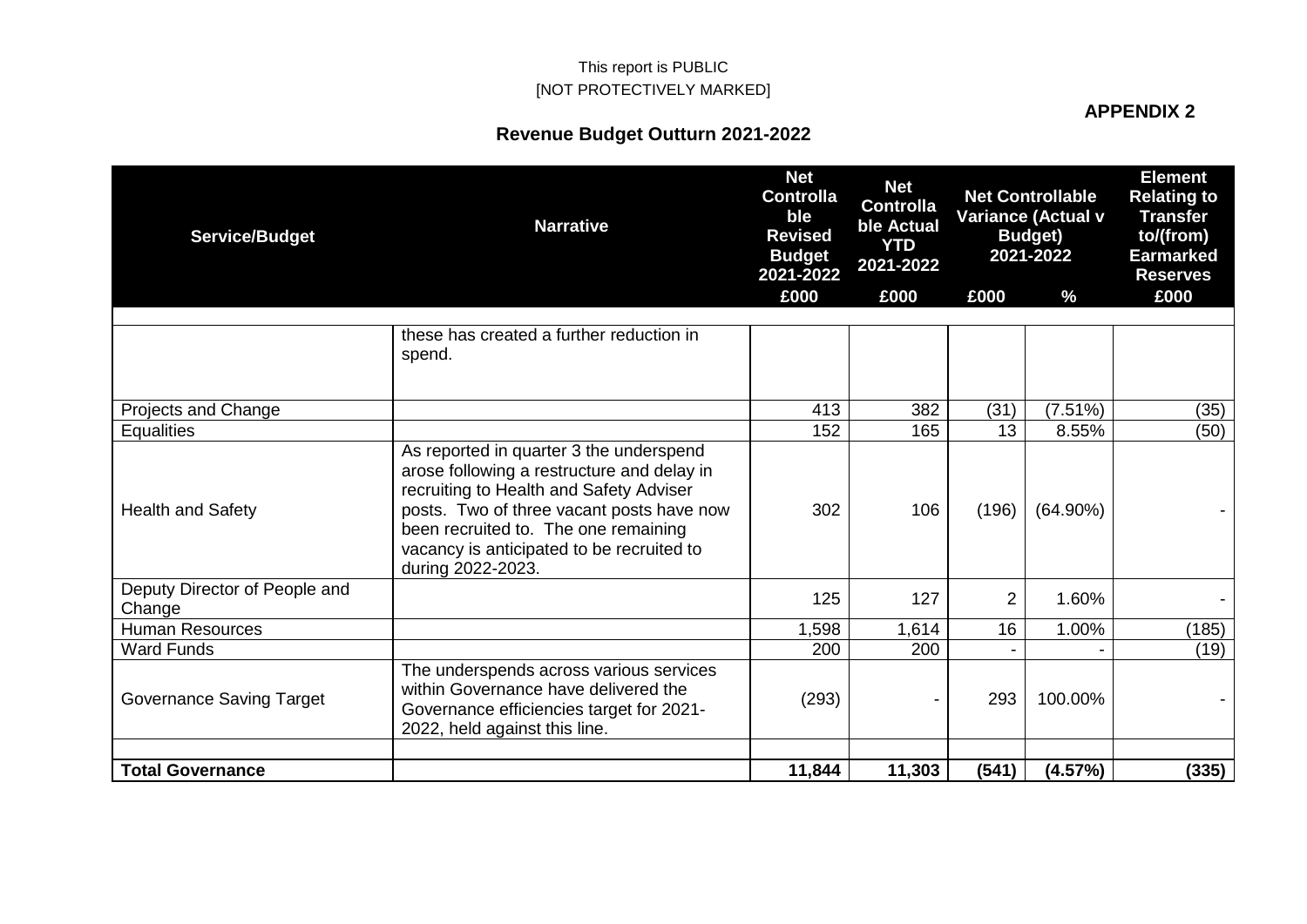**APPENDIX 2**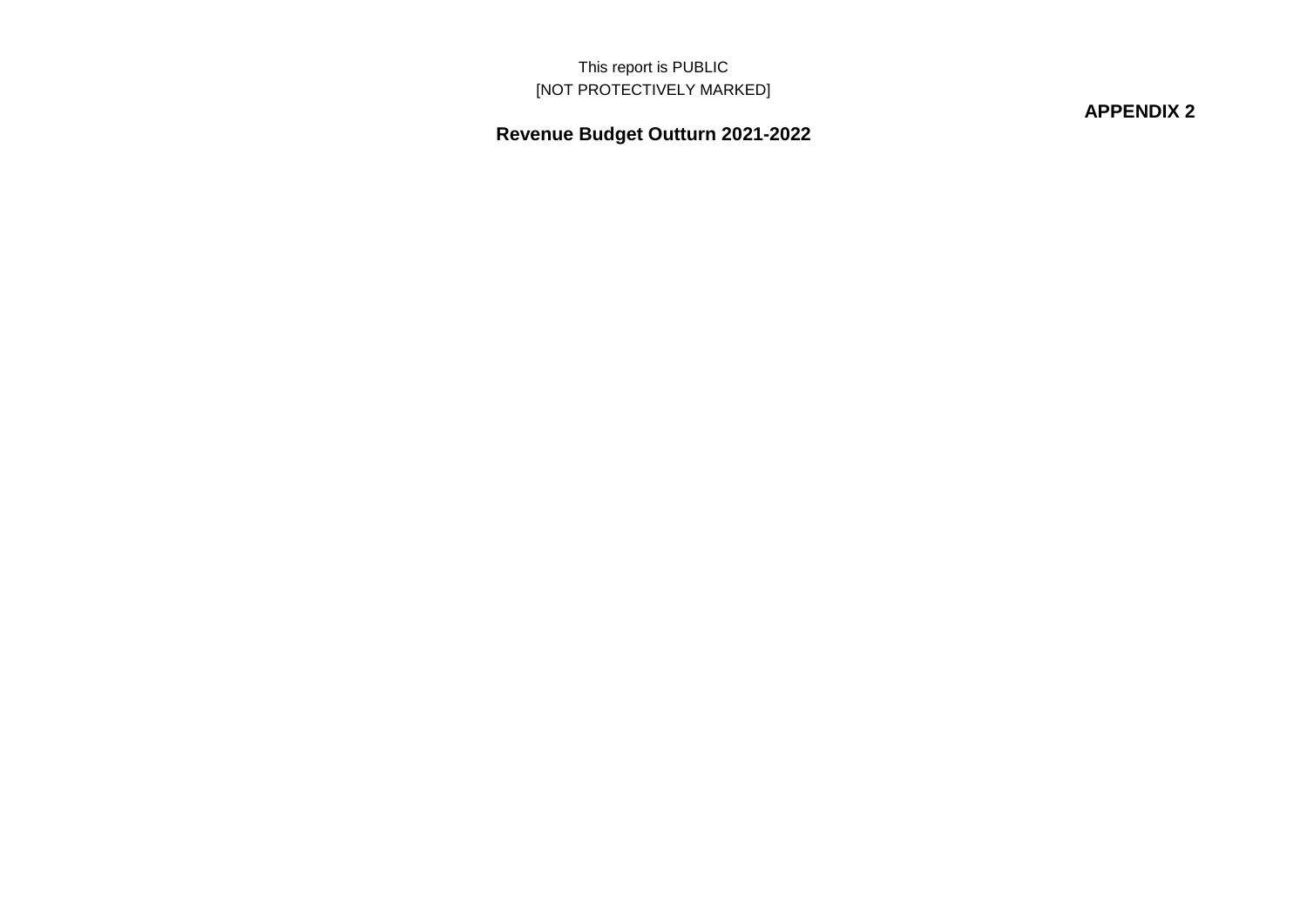### **APPENDIX 2**

| <b>Service/Budget</b>              | <b>Narrative</b>                                                                                                                                                                                                                                                                                                                                                                                                                                                                                                                                                                       | <b>Net</b><br><b>Controlla</b><br>ble<br><b>Revised</b><br><b>Budget</b><br>2021-2022 | <b>Net</b><br><b>Controlla</b><br>ble Actual<br><b>YTD</b><br>2021-2022 |       | <b>Net Controllable</b><br><b>Variance (Actual</b><br>v Budget)<br>2021-2022 | <b>Element</b><br><b>Relating to</b><br><b>Transfer</b><br>to/(from)<br><b>Earmarked</b><br><b>Reserves</b> |
|------------------------------------|----------------------------------------------------------------------------------------------------------------------------------------------------------------------------------------------------------------------------------------------------------------------------------------------------------------------------------------------------------------------------------------------------------------------------------------------------------------------------------------------------------------------------------------------------------------------------------------|---------------------------------------------------------------------------------------|-------------------------------------------------------------------------|-------|------------------------------------------------------------------------------|-------------------------------------------------------------------------------------------------------------|
|                                    |                                                                                                                                                                                                                                                                                                                                                                                                                                                                                                                                                                                        | £000                                                                                  | £000                                                                    | £000  | $\%$                                                                         | £000                                                                                                        |
| <b>Strategy</b><br>provided below. | Overall there is a net underspend of £698,000 (-6.46%) within Strategy mainly as a result of budget efficiencies within ICTS. Further analysis is                                                                                                                                                                                                                                                                                                                                                                                                                                      |                                                                                       |                                                                         |       |                                                                              |                                                                                                             |
| Strategy                           |                                                                                                                                                                                                                                                                                                                                                                                                                                                                                                                                                                                        | 149                                                                                   | 145                                                                     | (4)   | $-2.68%$                                                                     | (95)                                                                                                        |
| <b>ICTS</b>                        | The underspend is as a result of reduced<br>Multi-Functional Device usage, part year<br>staffing efficiencies as a result of a<br>restructure which has been completed<br>during the year. In addition, the service has<br>generated additional income from the<br>Printing service. These efficiencies are offset<br>in part by anticipated pressures relating to<br>licencing costs.<br>It is expected that printing service continues<br>to deliver efficiencies, however uncertainty<br>on how inflation will impact on digital<br>contract cost could offset future efficiencies. | 6,223                                                                                 | 5,908                                                                   | (315) | $-5.06%$                                                                     | 95                                                                                                          |
| <b>Organisational Development</b>  | The underspend reflects a decrease in<br>training costs, as a result of providing online<br>training and graduates securing permanent<br>placements prior to end of graduate term.                                                                                                                                                                                                                                                                                                                                                                                                     | 1,187                                                                                 | 1,083                                                                   | (104) | $-8.76%$                                                                     |                                                                                                             |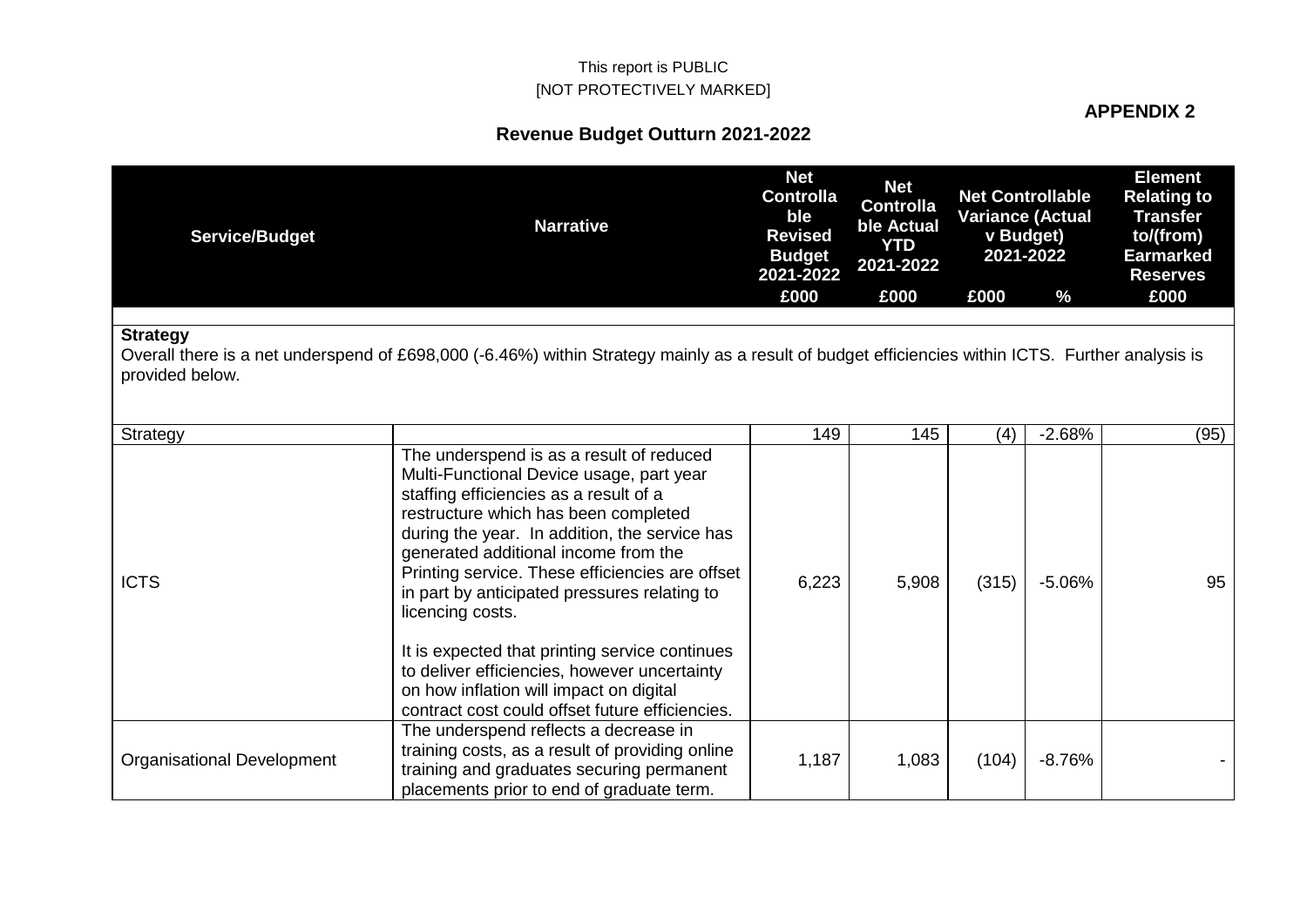# **APPENDIX 2**

| <b>Service/Budget</b>                            | <b>Narrative</b>                                                                                                                        | <b>Net</b><br><b>Controlla</b><br>ble<br><b>Revised</b><br><b>Budget</b><br>2021-2022 | <b>Net</b><br><b>Controlla</b><br>ble Actual<br>YTD<br>2021-2022 |       | <b>Net Controllable</b><br><b>Variance (Actual</b><br>v Budget)<br>2021-2022 | <b>Element</b><br><b>Relating to</b><br><b>Transfer</b><br>to/(from)<br><b>Earmarked</b><br><b>Reserves</b> |
|--------------------------------------------------|-----------------------------------------------------------------------------------------------------------------------------------------|---------------------------------------------------------------------------------------|------------------------------------------------------------------|-------|------------------------------------------------------------------------------|-------------------------------------------------------------------------------------------------------------|
|                                                  |                                                                                                                                         | £000                                                                                  | £000                                                             | £000  | %                                                                            | £000                                                                                                        |
| Policy and Strategy                              |                                                                                                                                         | 215                                                                                   | 130                                                              | (85)  | 39.53%                                                                       |                                                                                                             |
| Insight and Performance                          |                                                                                                                                         | 867                                                                                   | 782                                                              | (85)  | $-9.80%$                                                                     |                                                                                                             |
| Service Development                              |                                                                                                                                         | 75                                                                                    | 123                                                              | 48    | 64.00%                                                                       |                                                                                                             |
| West Midlands Strategic Migration<br>Partnership |                                                                                                                                         |                                                                                       |                                                                  |       |                                                                              |                                                                                                             |
| <b>Customer Services</b>                         | The underspend is the combined result of<br>staffing, equipment and subscriptions<br>efficiencies, as well as an increase in<br>income. | 2,135                                                                                 | 1,998                                                            | (137) | $-6.42%$                                                                     |                                                                                                             |
| <b>Register Office</b>                           |                                                                                                                                         | (50)                                                                                  | (66)                                                             | (16)  | 32.00%                                                                       |                                                                                                             |
|                                                  |                                                                                                                                         |                                                                                       |                                                                  |       |                                                                              |                                                                                                             |
| <b>Total Strategy</b>                            |                                                                                                                                         | 10,801                                                                                | 10,103                                                           | (698) | $-6.46%$                                                                     | $\blacksquare$                                                                                              |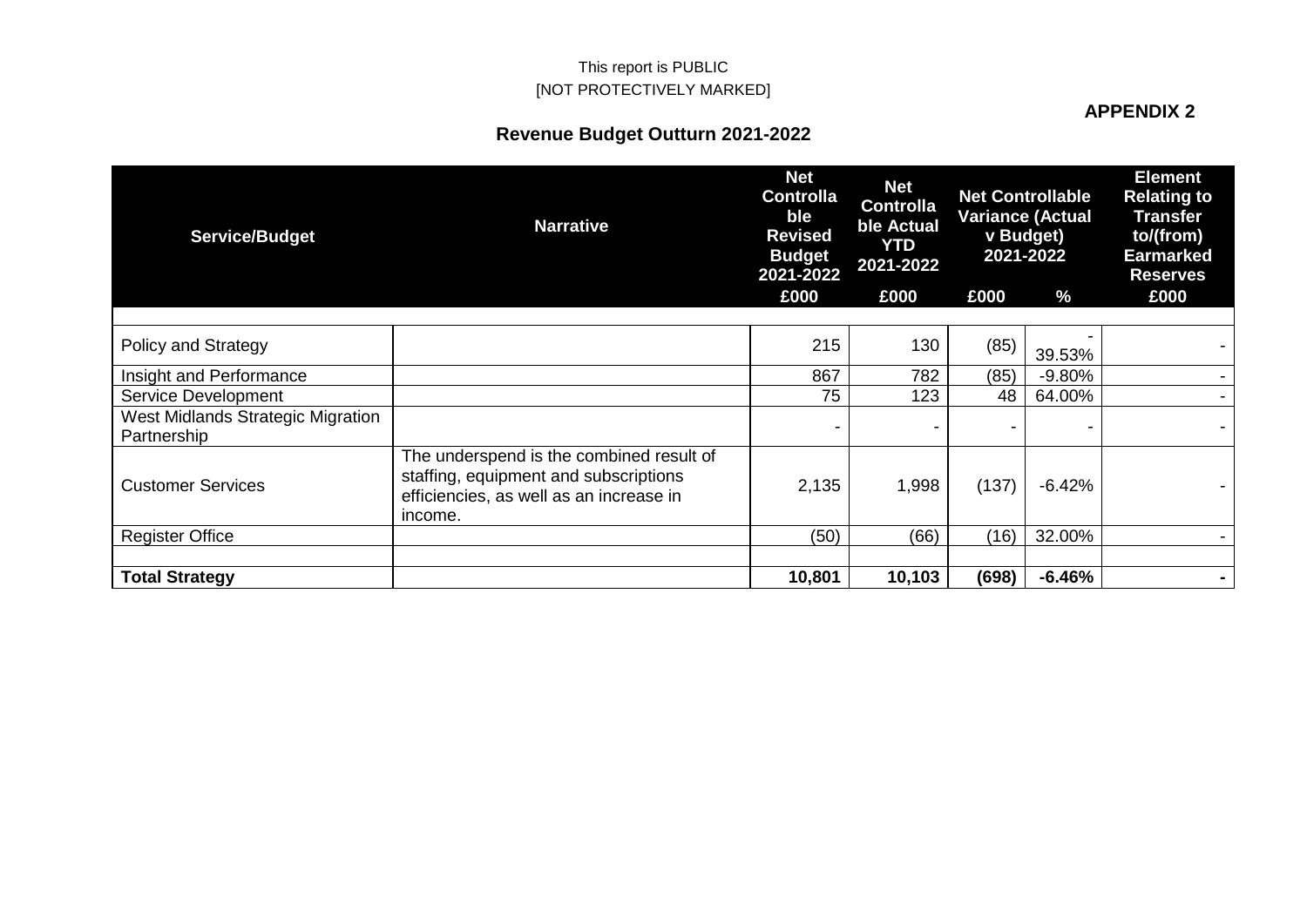#### **APPENDIX 2**

| <b>Service/Budget</b>                                        | <b>Narrative</b>                                                                                                                                                                                                                                                                                                                                                                          | <b>Net</b><br><b>Controlla</b><br>ble<br><b>Revised</b><br><b>Budget</b><br>2021-2022<br>£000 | <b>Net</b><br><b>Controlla</b><br>ble Actual<br><b>YTD</b><br>2021-2022<br>£000 | £000  | <b>Net Controllable</b><br><b>Variance (Actual</b><br>v Budget)<br>2021-2022<br>$\frac{0}{6}$ | <b>Element</b><br><b>Relating to</b><br><b>Transfer</b><br>to/(from)<br><b>Earmarked</b><br><b>Reserves</b><br>£000 |
|--------------------------------------------------------------|-------------------------------------------------------------------------------------------------------------------------------------------------------------------------------------------------------------------------------------------------------------------------------------------------------------------------------------------------------------------------------------------|-----------------------------------------------------------------------------------------------|---------------------------------------------------------------------------------|-------|-----------------------------------------------------------------------------------------------|---------------------------------------------------------------------------------------------------------------------|
|                                                              |                                                                                                                                                                                                                                                                                                                                                                                           |                                                                                               |                                                                                 |       |                                                                                               |                                                                                                                     |
| <b>Communication and External Relations</b>                  | Overall there is a net overspend of £114,000 (-4.57%) within Communications and External Relations. Further analysis is provided below.                                                                                                                                                                                                                                                   |                                                                                               |                                                                                 |       |                                                                                               |                                                                                                                     |
| Communications                                               | The underspend is forecast due to unfilled<br>staff vacancies and reduced campaign<br>spending due to Covid. The service<br>restructure, postponed since 2020 due to<br>Covid pressures, is now underway.                                                                                                                                                                                 | 897                                                                                           | 790                                                                             | (107) | (11.93)<br>%                                                                                  |                                                                                                                     |
| Visitor Economy                                              |                                                                                                                                                                                                                                                                                                                                                                                           | 915                                                                                           | 915                                                                             |       |                                                                                               | 22                                                                                                                  |
| <b>City Events</b>                                           | The overspend is due to the costs of<br>establishing the new events in the city that<br>are anticipated to see higher returns in future<br>years, the longer term effect of the pandemic<br>on confidence in the events industry and the<br>subsequent inflationary pressures. The<br>overspend is partly offset by increased<br>income from Bilston Town Hall, Darts and<br>Park Events. | 458                                                                                           | 679                                                                             | 221   | 48.25%                                                                                        |                                                                                                                     |
| <b>Total Communications and</b><br><b>External Relations</b> |                                                                                                                                                                                                                                                                                                                                                                                           | 2,270                                                                                         | 2,384                                                                           | 114   | 5.02%                                                                                         | 22                                                                                                                  |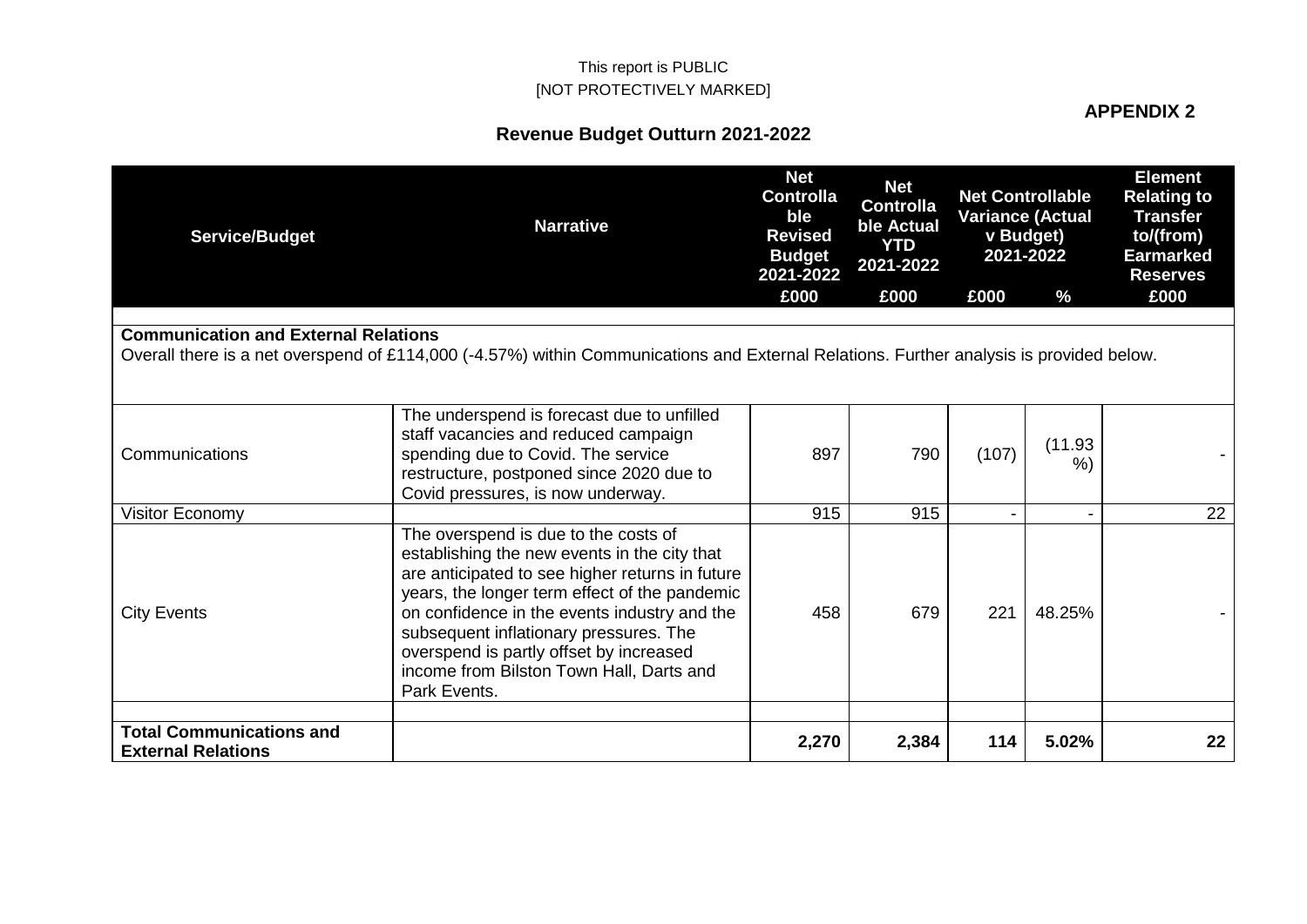#### **APPENDIX 2**

| <b>Service/Budget</b>                                | <b>Narrative</b>                                                                                                                                                                                                                                                                                                                                                                                                                                                                                                                                                                                                           | <b>Net</b><br><b>Controlla</b><br>ble<br><b>Revised</b><br><b>Budget</b><br>2021-2022 | <b>Net</b><br><b>Controlla</b><br>ble Actual<br><b>YTD</b><br>2021-2022 | <b>Net Controllable</b><br><b>Variance (Actual v</b><br><b>Budget</b> )<br>2021-2022 |             | <b>Element</b><br><b>Relating to</b><br><b>Transfer</b><br>to/(from)<br><b>Earmarked</b><br><b>Reserves</b> |
|------------------------------------------------------|----------------------------------------------------------------------------------------------------------------------------------------------------------------------------------------------------------------------------------------------------------------------------------------------------------------------------------------------------------------------------------------------------------------------------------------------------------------------------------------------------------------------------------------------------------------------------------------------------------------------------|---------------------------------------------------------------------------------------|-------------------------------------------------------------------------|--------------------------------------------------------------------------------------|-------------|-------------------------------------------------------------------------------------------------------------|
|                                                      |                                                                                                                                                                                                                                                                                                                                                                                                                                                                                                                                                                                                                            | £000                                                                                  | £000                                                                    | £000                                                                                 | %           | £000                                                                                                        |
| <b>Corporate Budgets</b>                             |                                                                                                                                                                                                                                                                                                                                                                                                                                                                                                                                                                                                                            |                                                                                       |                                                                         |                                                                                      |             |                                                                                                             |
| Chief Executive and Deputy Chief<br>Executive        |                                                                                                                                                                                                                                                                                                                                                                                                                                                                                                                                                                                                                            | 393                                                                                   | 388                                                                     | (5)                                                                                  | (1.27%)     |                                                                                                             |
| <b>Corporate Budgets</b>                             | As forecast through the financial year, there                                                                                                                                                                                                                                                                                                                                                                                                                                                                                                                                                                              | (1, 433)                                                                              | (5,239)                                                                 | (3,806)                                                                              | 265.60%     | (3,689)                                                                                                     |
| <b>Corporate Adjustments</b>                         | was an underspend against Corporate                                                                                                                                                                                                                                                                                                                                                                                                                                                                                                                                                                                        | 736                                                                                   | (53)                                                                    | (789)                                                                                | (107.20%)   |                                                                                                             |
| <b>Adjustment to Capital Receipts</b><br>Flexibility | Budgets and Adjustments totalling £4.9<br>million as a result of budget efficiencies<br>against corporate contingencies.<br>The Budget Report approved by Full Council<br>in March 2021, stated that any efficiencies<br>identified against budgets held in the<br>Corporate Contingency for Budget Growth, if<br>not required, would be used to reduce the<br>level of capital receipts flexibility utilised in<br>2021-2022. Therefore, any underspends<br>identified have mitigated the need to use the<br>capital receipt flexibility used for revenue<br>transformation activity during 2021-2022 by<br>£5.0 million. | (5,000)                                                                               |                                                                         | 5,000                                                                                | $-100.00\%$ |                                                                                                             |
| Apprenticeship Levy                                  |                                                                                                                                                                                                                                                                                                                                                                                                                                                                                                                                                                                                                            | 495                                                                                   | 539                                                                     | 44                                                                                   | 8.89%       |                                                                                                             |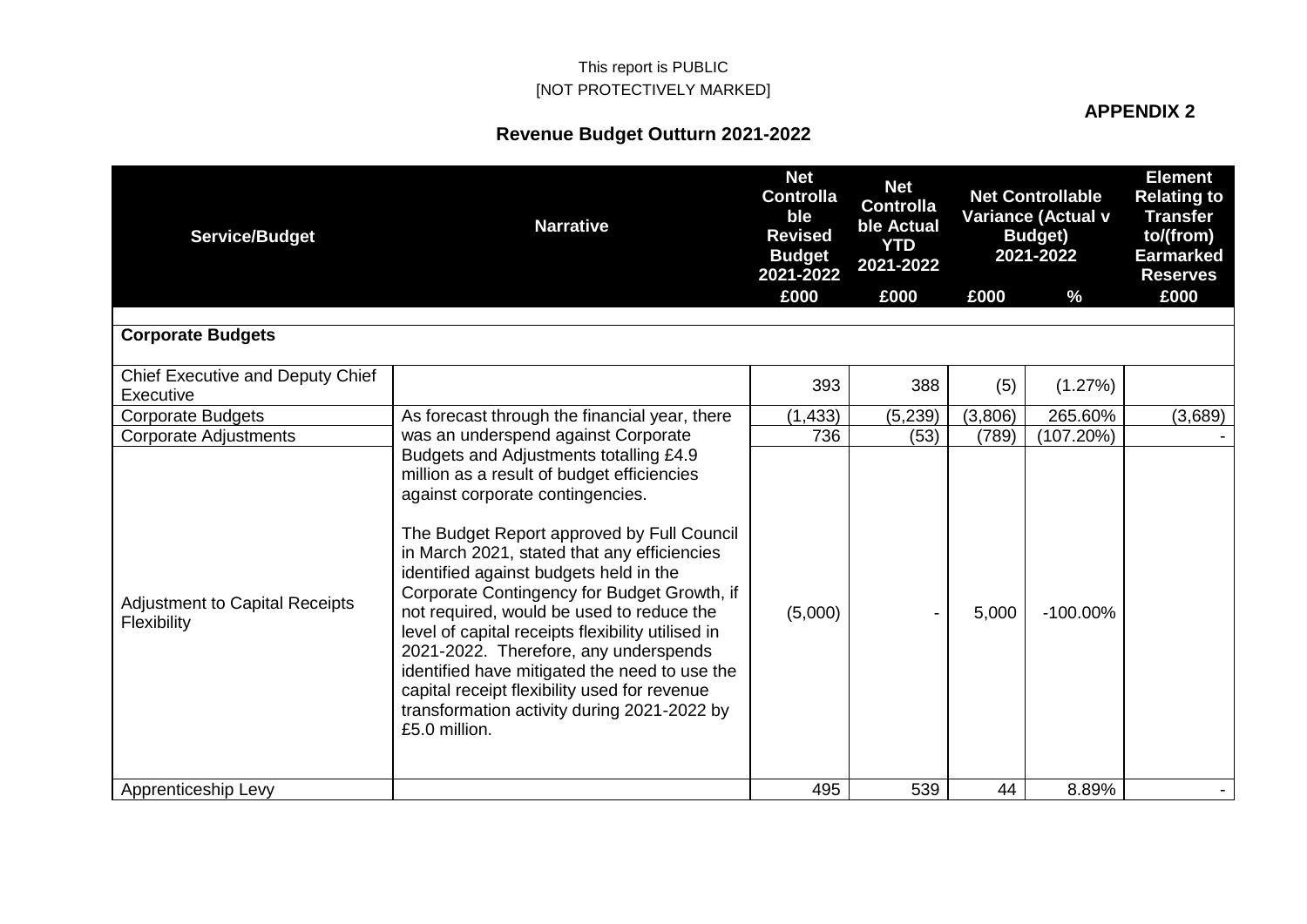**APPENDIX 2**

| <b>Service/Budget</b>                                               | <b>Narrative</b>                                                                                                                                                                                                                                                                                                                                                                                                   | <b>Net</b><br><b>Controlla</b><br>ble<br><b>Revised</b><br><b>Budget</b><br>2021-2022 | <b>Net</b><br><b>Controlla</b><br>ble Actual<br><b>YTD</b><br>2021-2022 | <b>Net Controllable</b><br>Variance (Actual v<br><b>Budget</b> )<br>2021-2022 |               | <b>Element</b><br><b>Relating to</b><br><b>Transfer</b><br>to/(from)<br><b>Earmarked</b><br><b>Reserves</b> |
|---------------------------------------------------------------------|--------------------------------------------------------------------------------------------------------------------------------------------------------------------------------------------------------------------------------------------------------------------------------------------------------------------------------------------------------------------------------------------------------------------|---------------------------------------------------------------------------------------|-------------------------------------------------------------------------|-------------------------------------------------------------------------------|---------------|-------------------------------------------------------------------------------------------------------------|
|                                                                     |                                                                                                                                                                                                                                                                                                                                                                                                                    | £000                                                                                  | £000                                                                    | £000                                                                          | $\frac{9}{6}$ | £000                                                                                                        |
| <b>West Midlands Transport Levy</b>                                 | The payment required during 2021-2022<br>was slightly less than the budgeted amount.                                                                                                                                                                                                                                                                                                                               | 10,425                                                                                | 10,316                                                                  | (109)                                                                         | $(1.05\%)$    |                                                                                                             |
| <b>Environment Agency Levy</b>                                      |                                                                                                                                                                                                                                                                                                                                                                                                                    | 76                                                                                    | 76                                                                      |                                                                               |               |                                                                                                             |
| Birmingham Airport - Rent                                           |                                                                                                                                                                                                                                                                                                                                                                                                                    | (69)                                                                                  | (79)                                                                    | (10)                                                                          | 14.49%        |                                                                                                             |
| <b>Treasury Management</b>                                          | An underspend against the Treasury<br>Management budget is as a result of<br>rephasing of the capital programme and<br>lower interest rates forecast on borrowing.                                                                                                                                                                                                                                                 | 37,555                                                                                | 36,506                                                                  | (1,049)                                                                       | $-2.79%$      |                                                                                                             |
| <b>Central Provision for Auto-</b><br>enrolment and Pay Award costs | An underspend against the Central Provision<br>for Auto-enrolment in 2021-2022 has been<br>realised.                                                                                                                                                                                                                                                                                                               | 199                                                                                   |                                                                         | (199)                                                                         | $(100.00\%)$  |                                                                                                             |
| Redundancy                                                          | Redundancy costs during 2021-2022 were in<br>the region of £885,000. Budget efficiencies<br>identified have enabled the Council to meet<br>the cost without calling on reserves.                                                                                                                                                                                                                                   |                                                                                       | 885                                                                     | 885                                                                           |               |                                                                                                             |
| Covid-19 - Corporate                                                | In accordance with the 2022-2023 budget<br>strategy presented to Full Council in March<br>2022, £5 million of covid grant has been<br>used to support the underlying budget<br>pressures in 2021-2022, thereby releasing<br>general fund resources which can be utilised<br>to meet the budget deficit in 2022-2023. In<br>addition, in light of Our City Our Plan<br>priorities and the ongoing budget challenge, | 3,190                                                                                 | 3,190                                                                   |                                                                               |               | 8,355                                                                                                       |